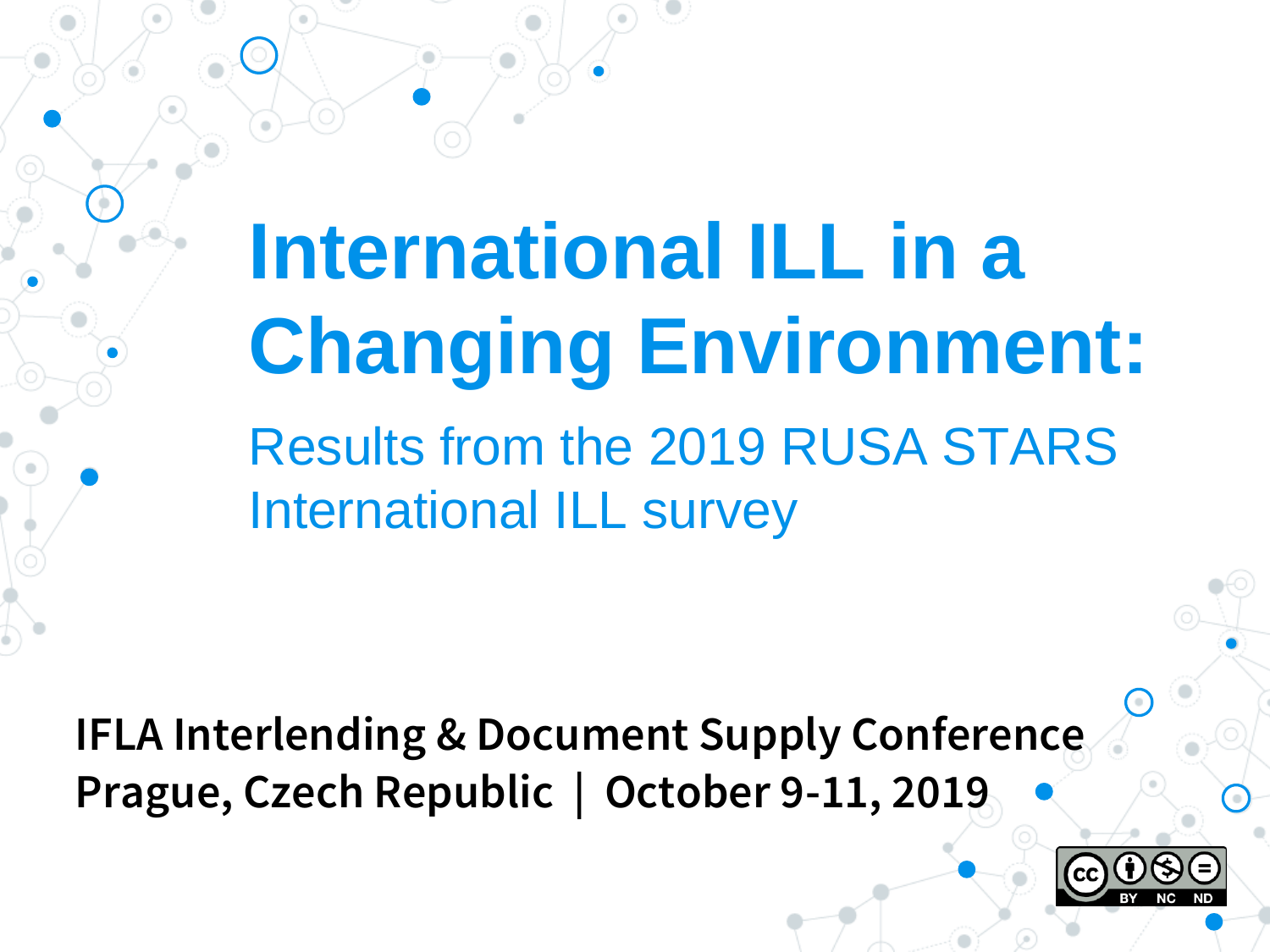

#### **Kurt Munson**

**Head of Access Services Northwestern University Libraries** 

### **Hilary Thompson**

**Director, User Services & Resource Sharing University of Maryland Libraries**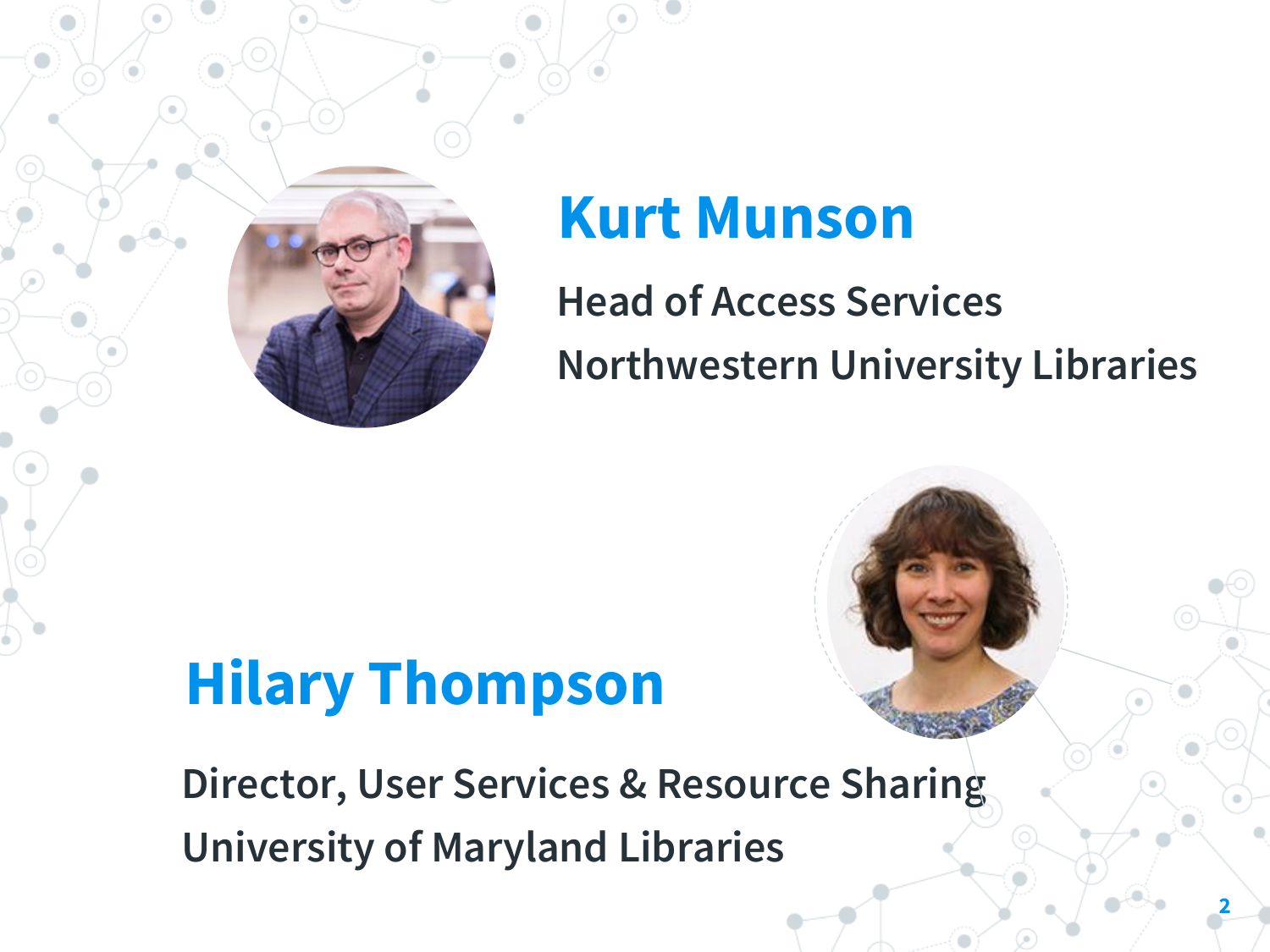#### **Who We Are**

#### **American Library Association (ALA)**

#### **Reference and User Services Association (RUSA)**

#### **Sharing and Transforming Access to Resources Section (STARS)**

**International Interlibrary Loan Committee**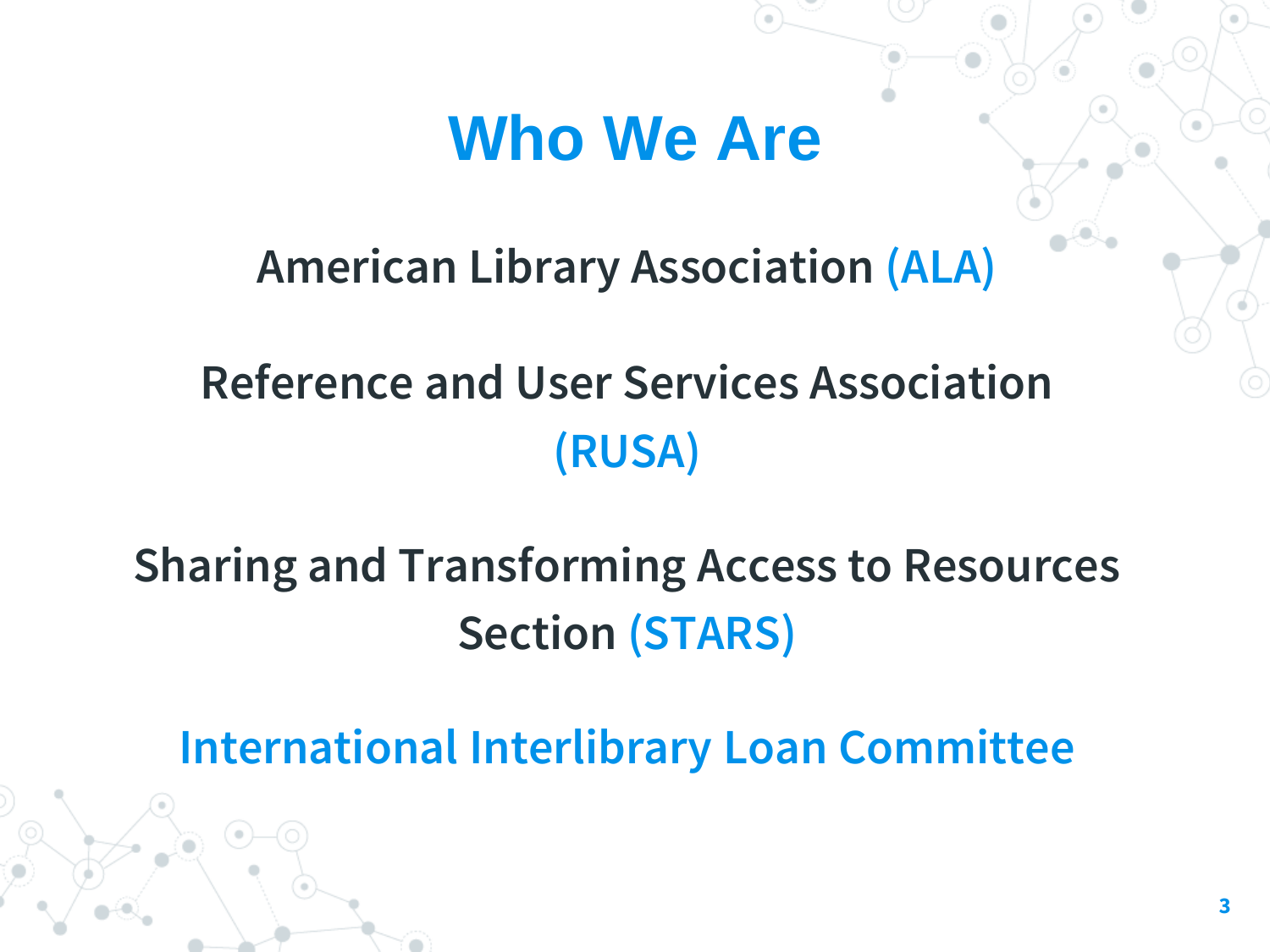#### **Committee Members**

**2017-2018**

**Revise instrument**

**2018-2019**

**Translate, distribute, and analyze results**

**Analyze and disseminate results**

**2019-2020**

**Peter Bae Beth Clausen Peter Collins Poul Erlandsen James Harper Kurt Munson (chair) Hilary Thompson**

**Peter Bae James Harper Elan Lange Kurt Munson Lynne Serviss Mila Su Hilary Thompson (chair)**

**James Harper Kurt Munson Renna Tuten Redd Lynne Serviss Candice Townsend Hilary Thompson (chair)**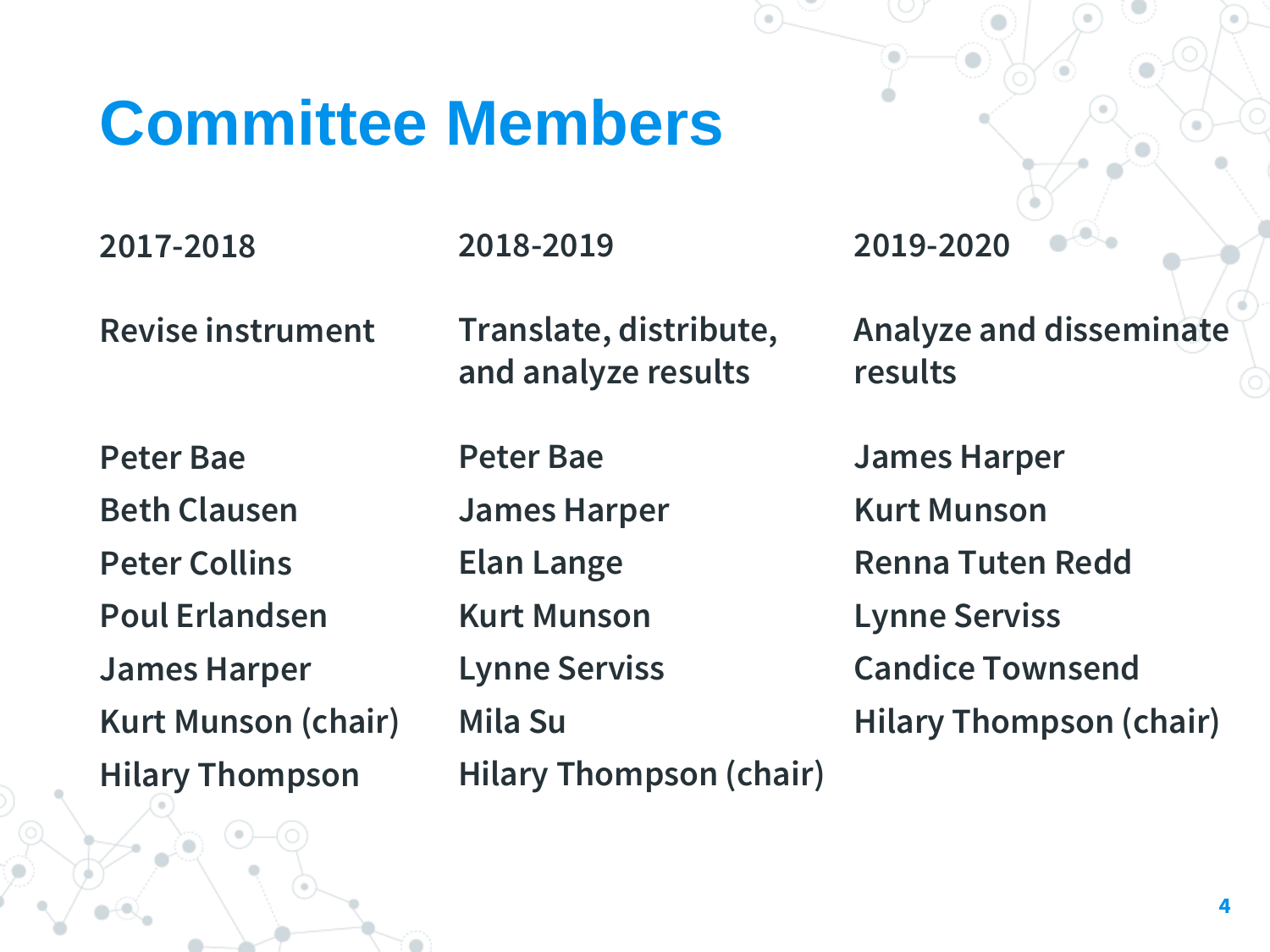# **2019 International ILL Survey**

**Translation, Distribution, and Demographics**

**5**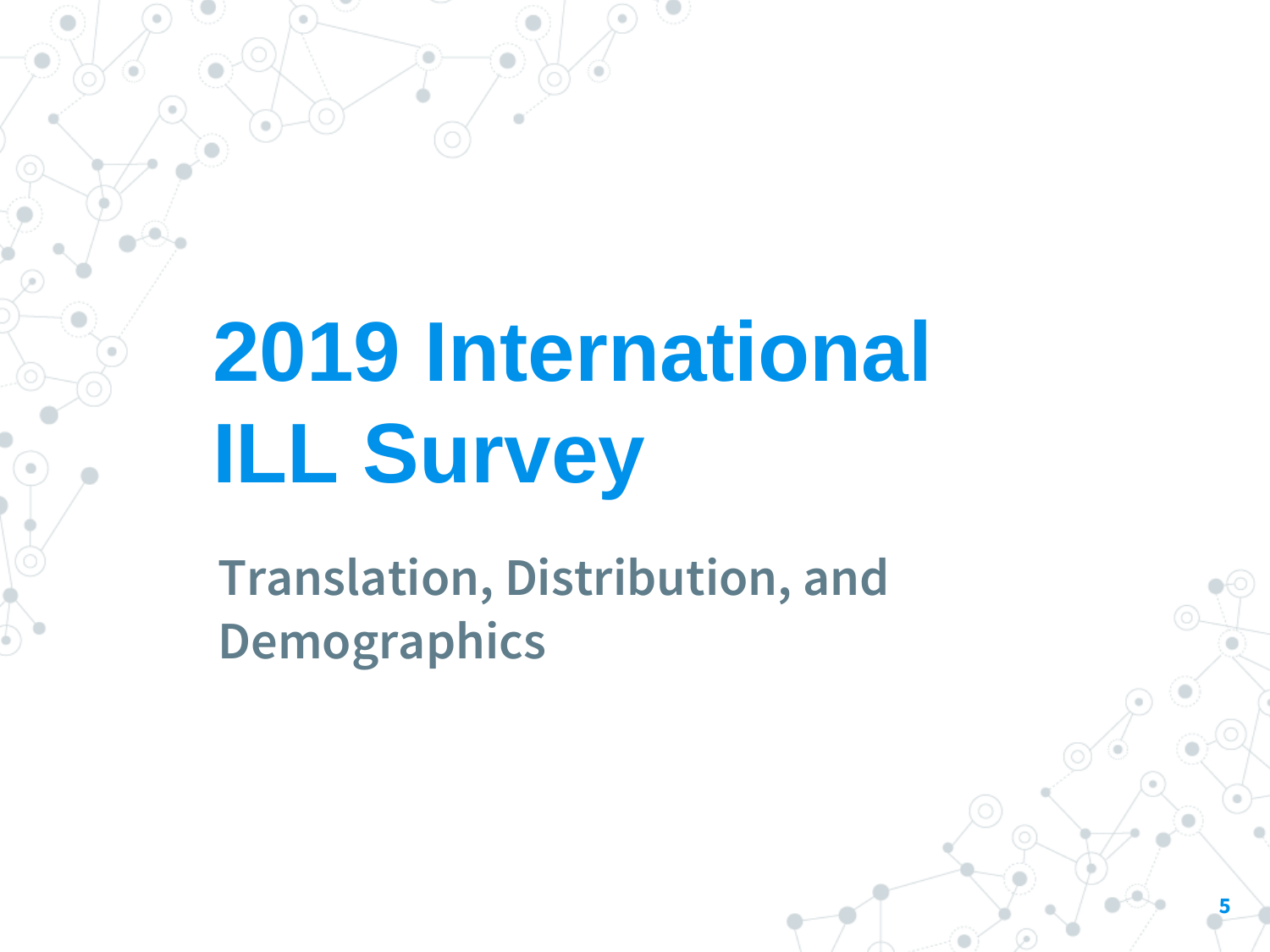## 40 questions **Including 7 open response questions**

# 4 sections

**Your Library, Borrowing, Lending, Additional Comments**

## 6 languages available عربى**, English, español, français, Deutsch, русский**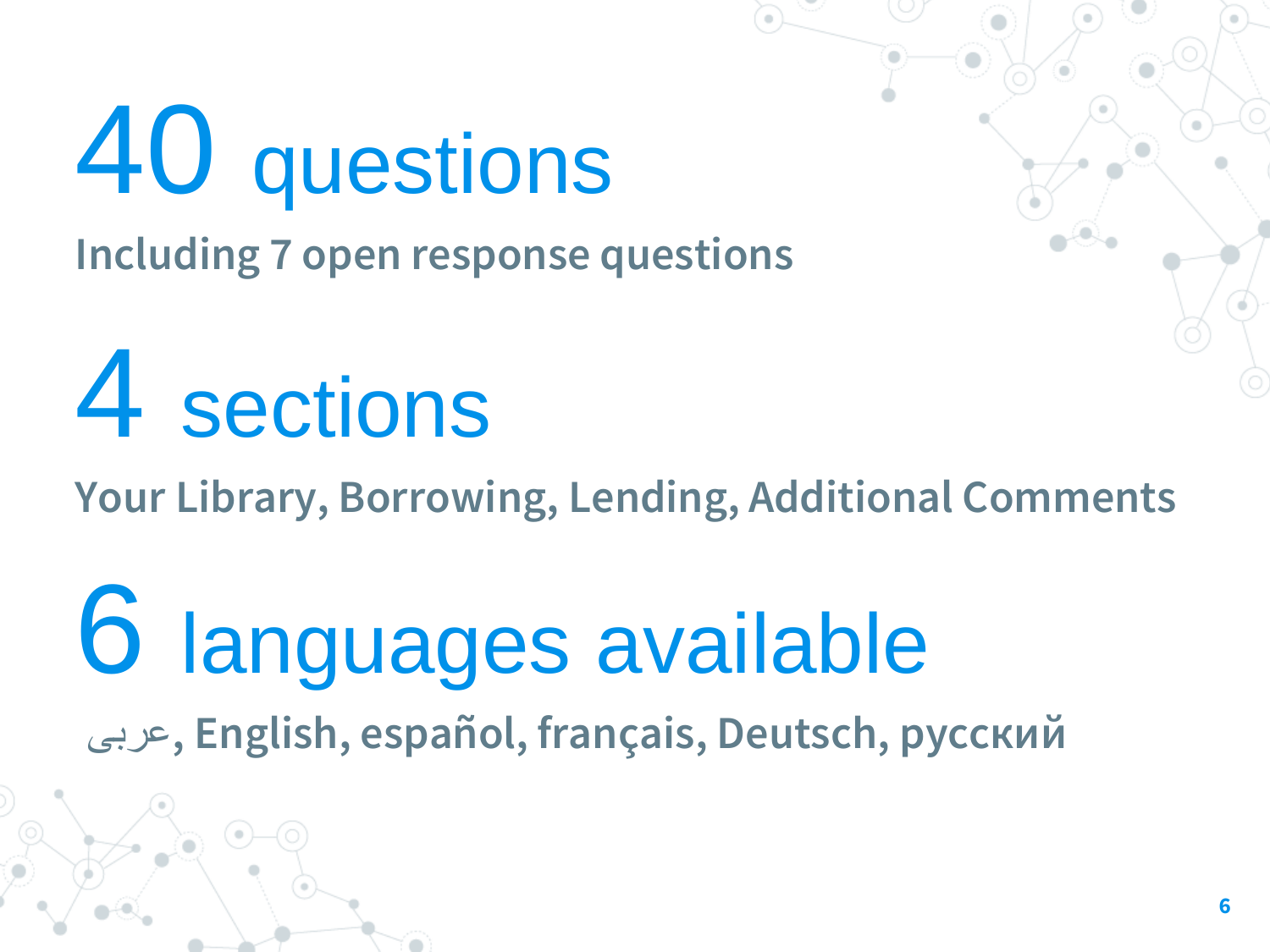# 370+ emails sent

**To listservs and contacts across 106 countries** 

394 survey responses **Received, of which 317 were completed** 

# 65 countries

**Represented among respondents**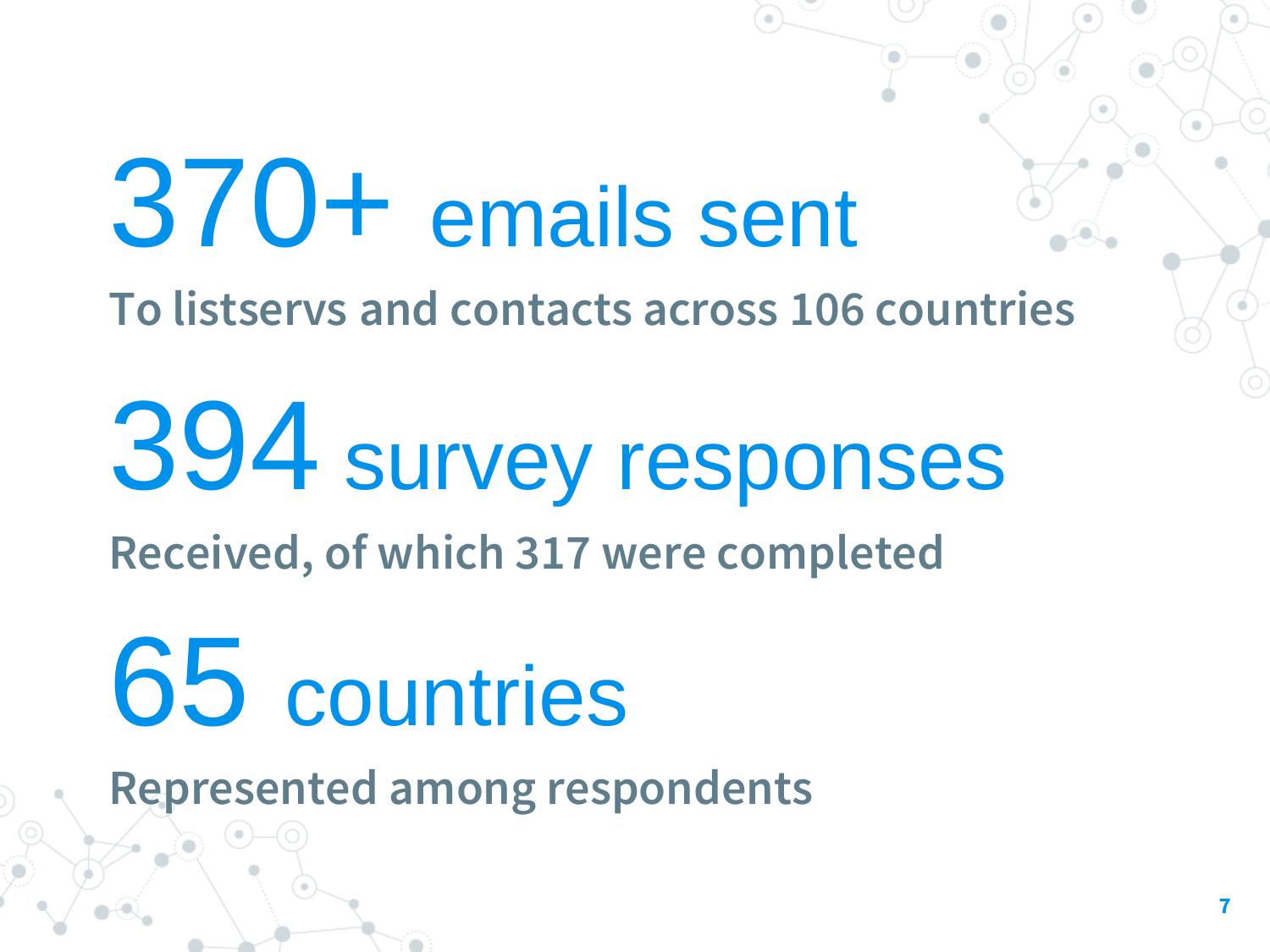### **Responses by Continent & Library Type**



**8**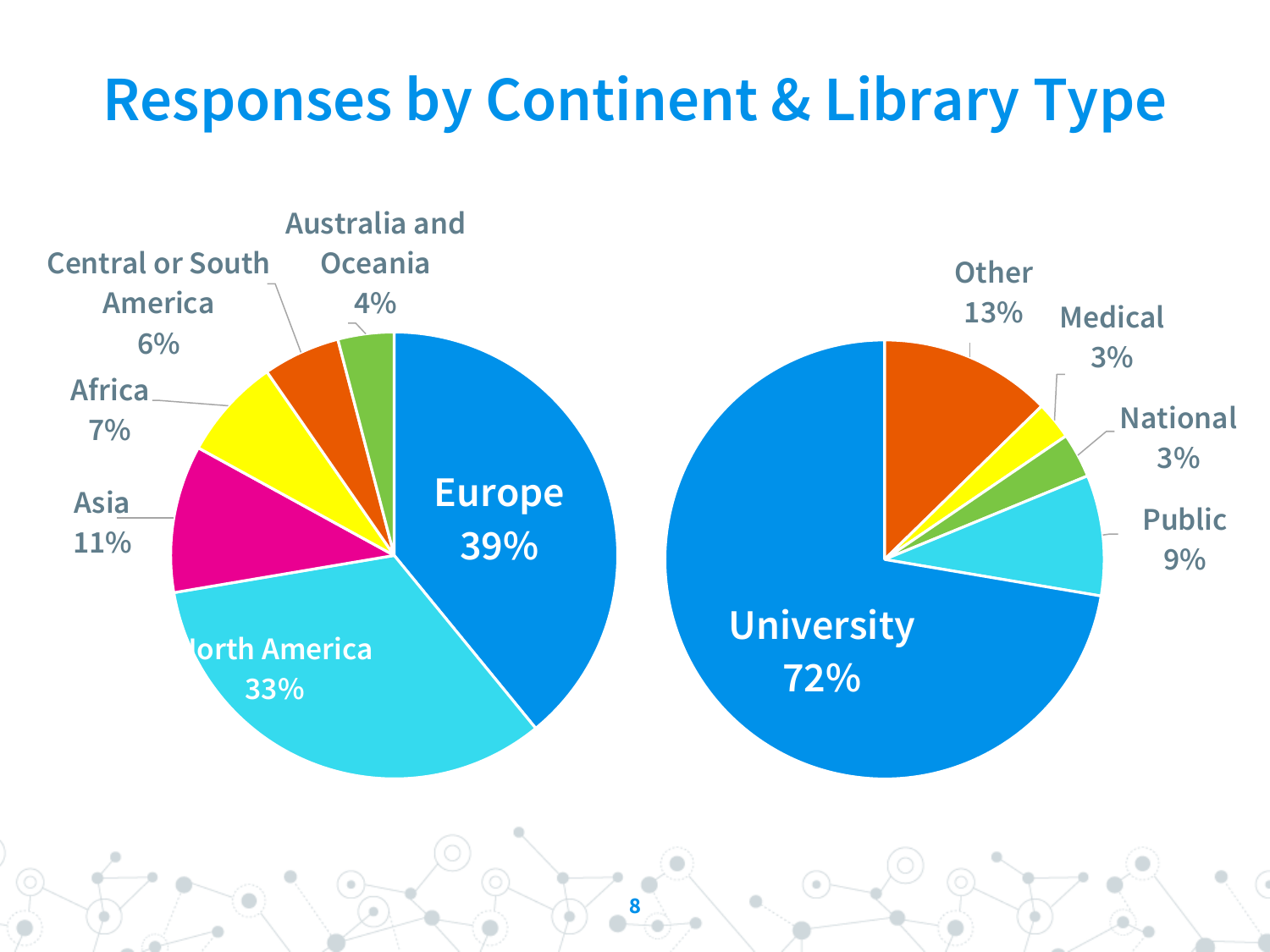#### **Responses by Country**

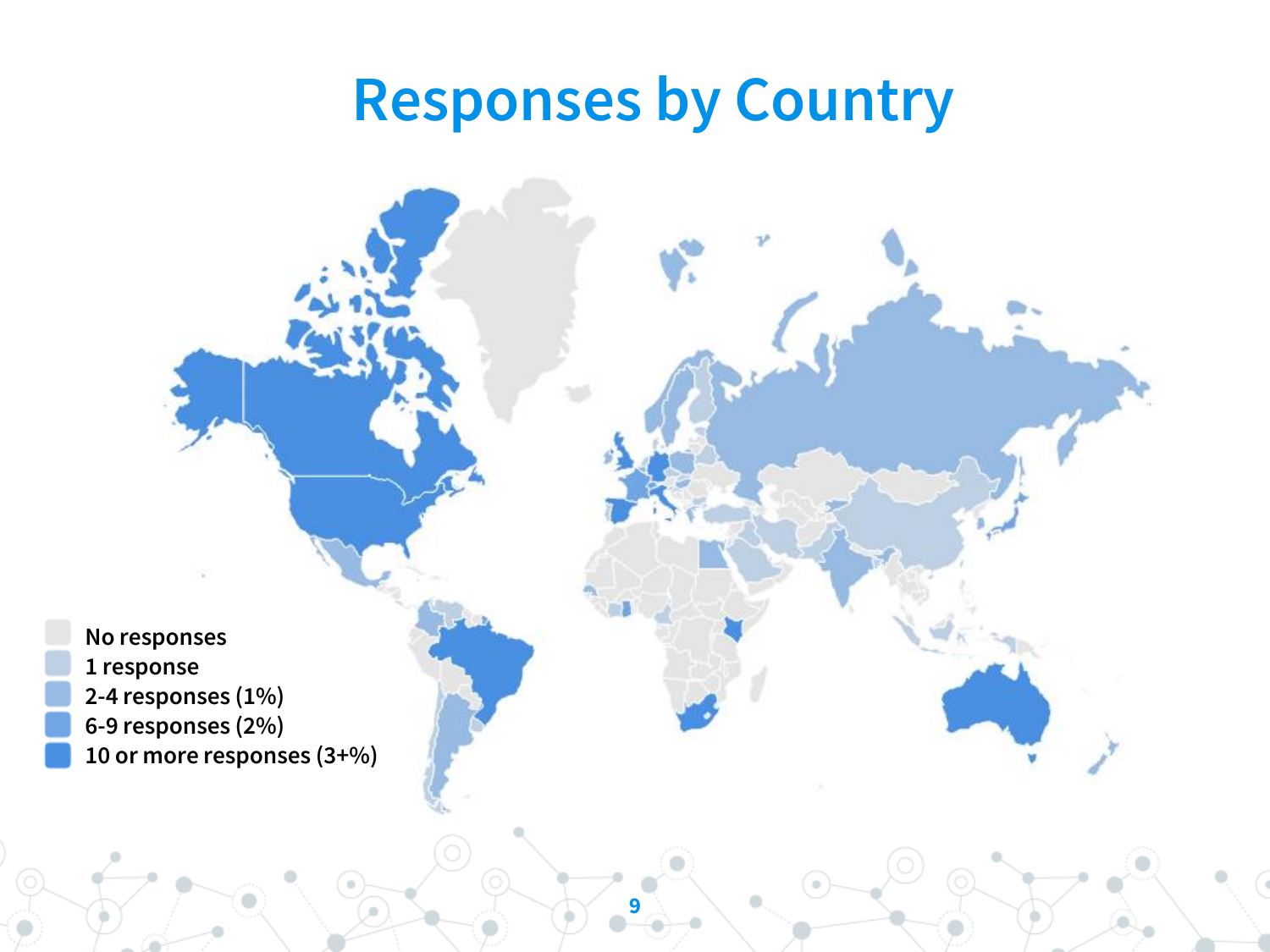### **Responses by Language**

| Language       | <b>Times Used</b> | Percentage |
|----------------|-------------------|------------|
| <b>English</b> | 314               | 80 %       |
| <b>Spanish</b> | 39                | 10 %       |
| <b>German</b>  | 18                | 5%         |
| <b>French</b>  | 17                | 4%         |
| <b>Russian</b> | 4                 | $1\%$      |
| <b>Arabic</b>  | 2                 | < 1 %      |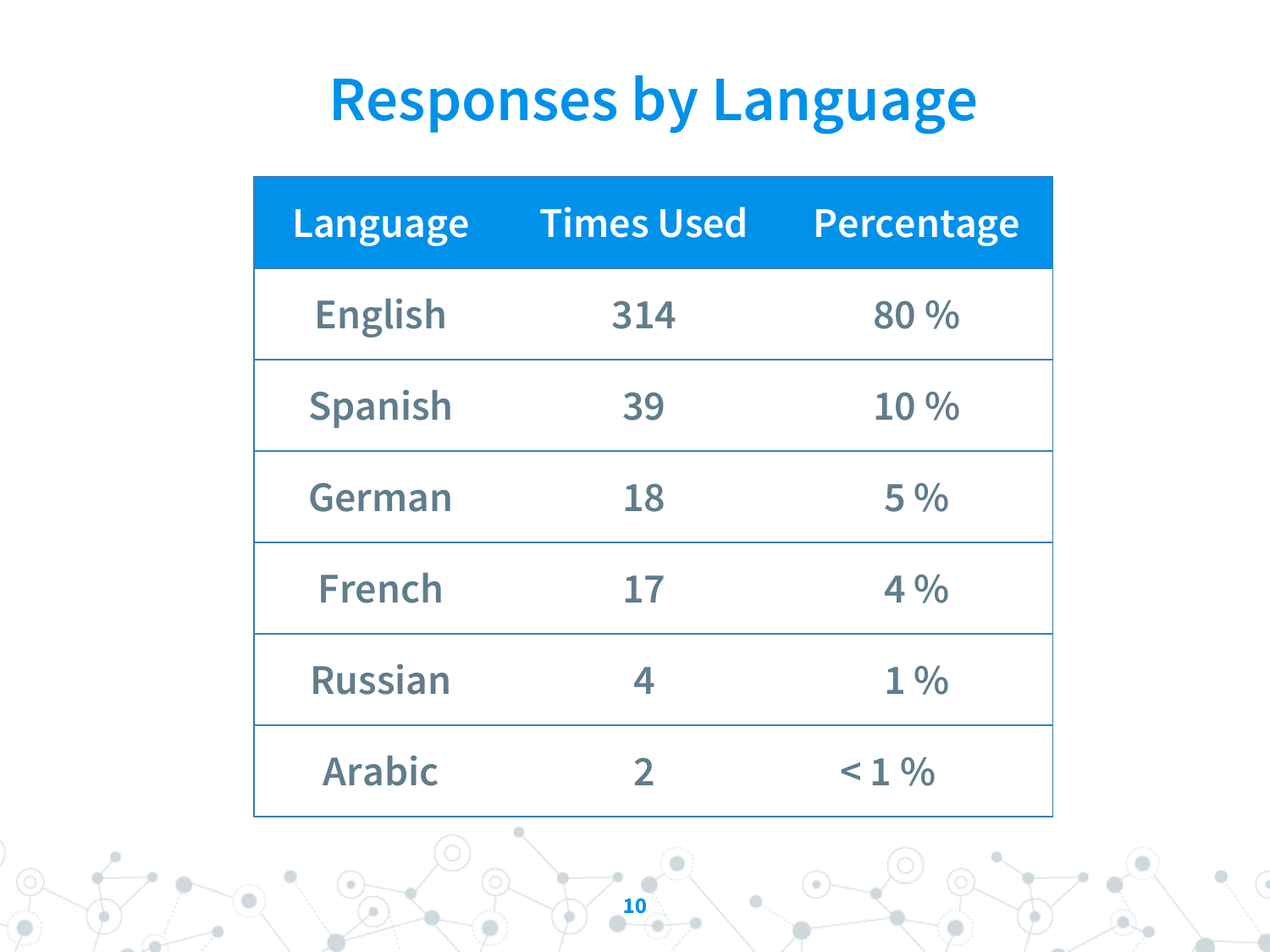### **Increasing Geographic Diversity**

**Countries Represented**



**New Countries in 2019** 

- **(+ translation used):**
- ◎ **Argentina (Spanish)**
- ◎ **Belarus (Russian)**
- ◎ **Chile (Spanish)**
- ◎ **Costa Rica (Spanish)**
- ◎ **Côte d'Ivoire (French)**
- ◎ **Russia (Russian)**
- ◎ **Saudi Arabia (Arabic)**
- ◎ **Senegal (French)**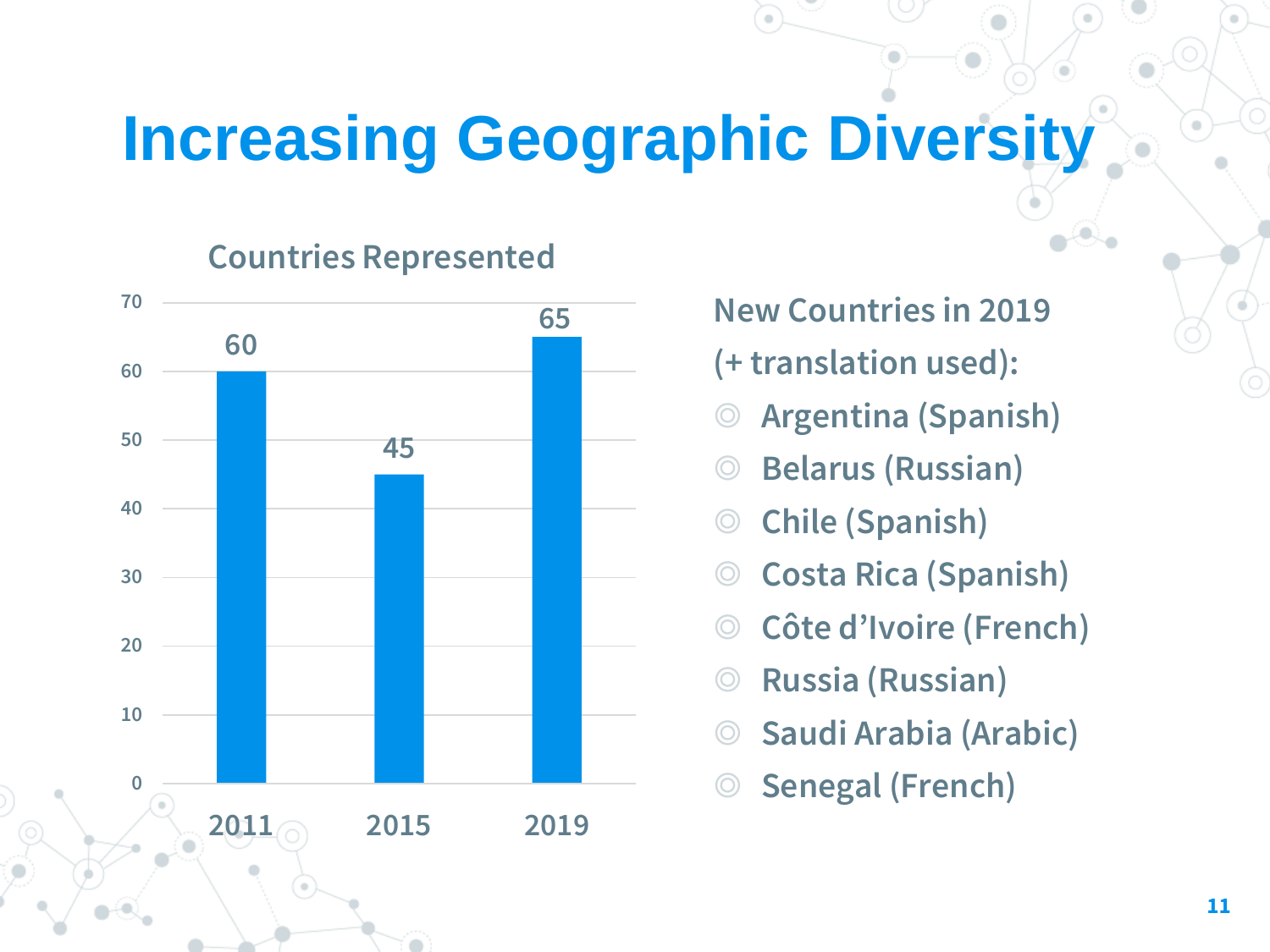## **2019 International ILL Survey Results**

**Borrowing Overview**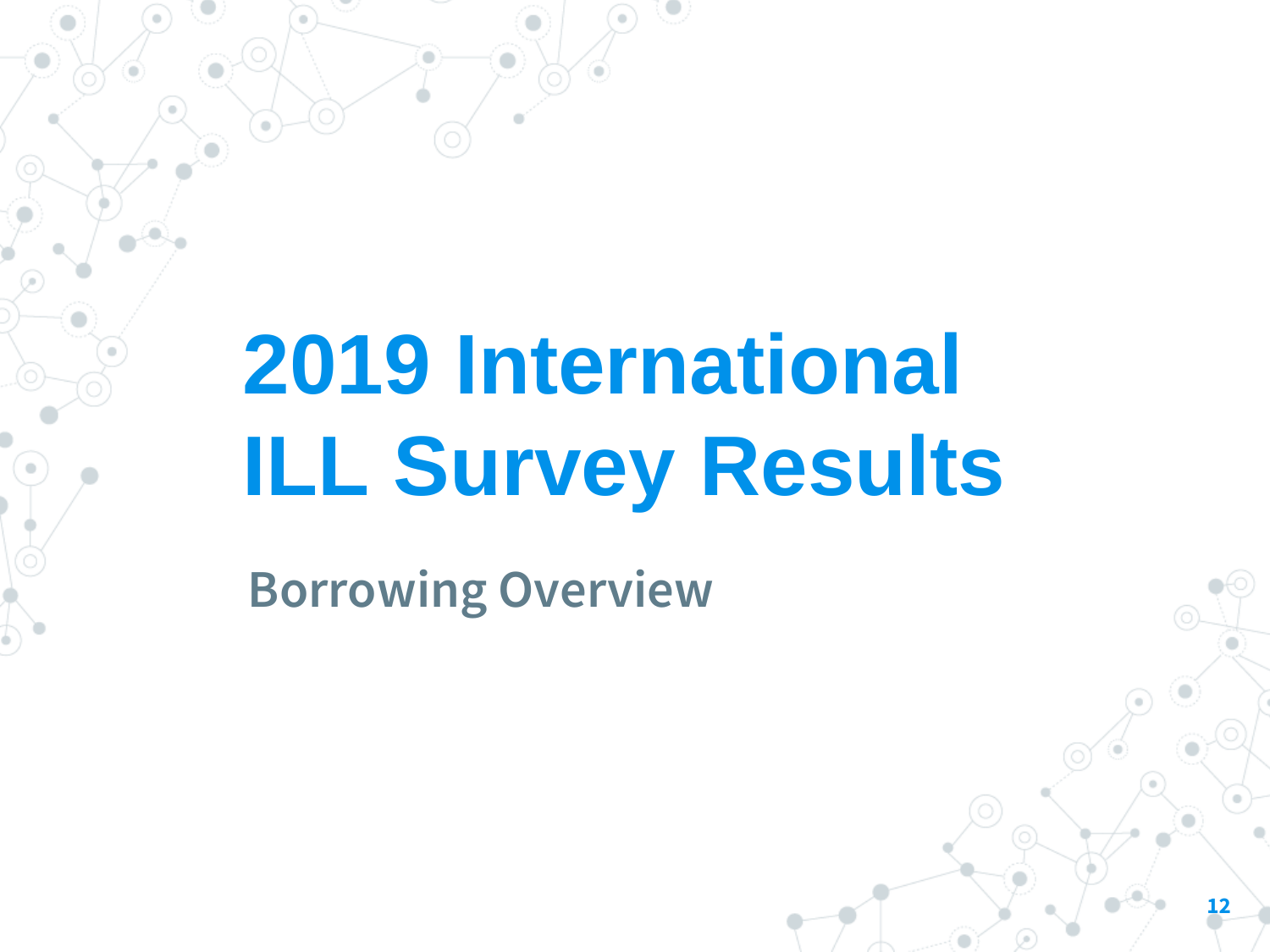## 78% borrow internationally **(most both returnables and non-returnables)**

## <100 items per year **borrowed abroad by a majority of respondents**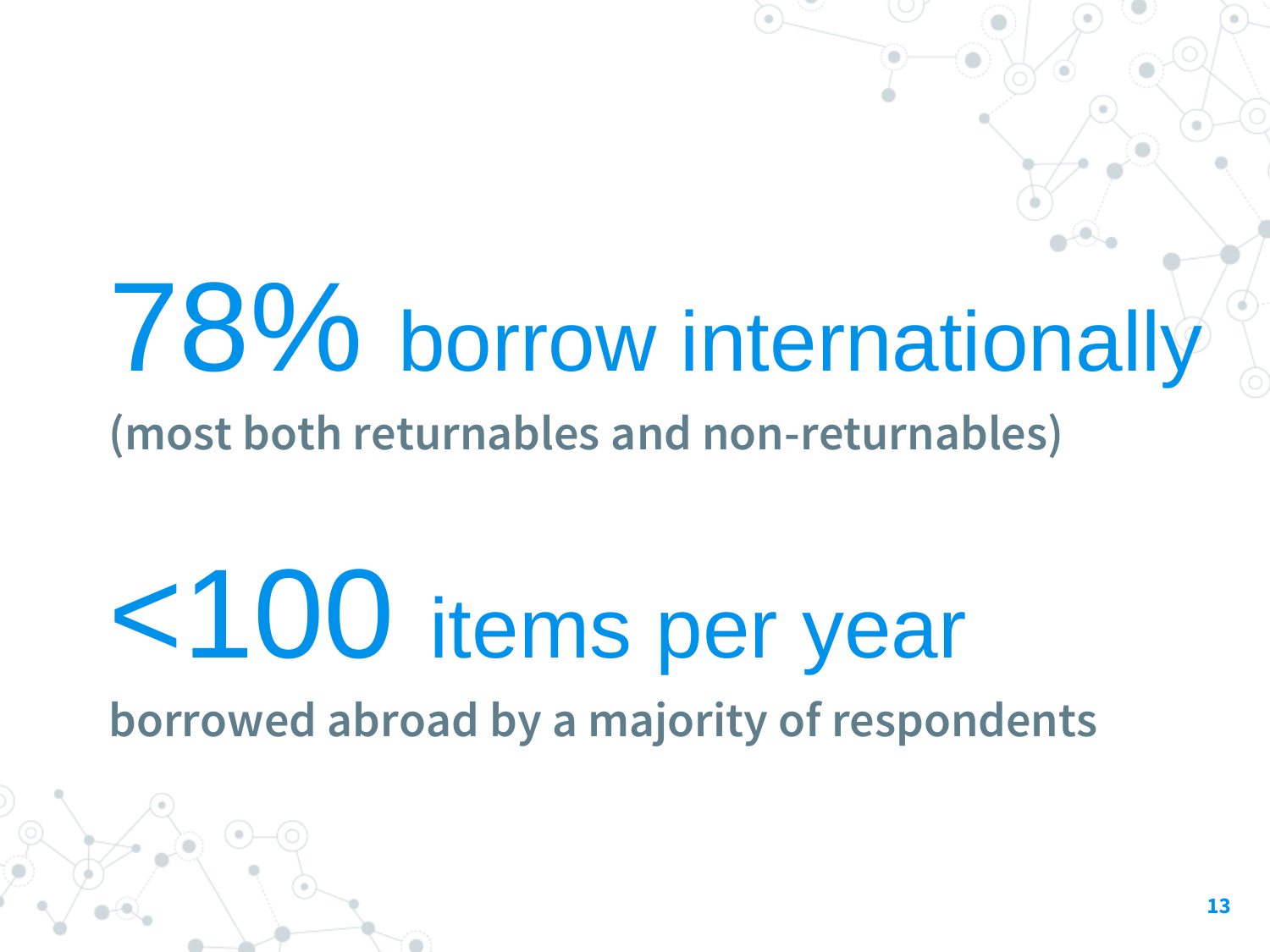#### **Does your library borrow internationally?**

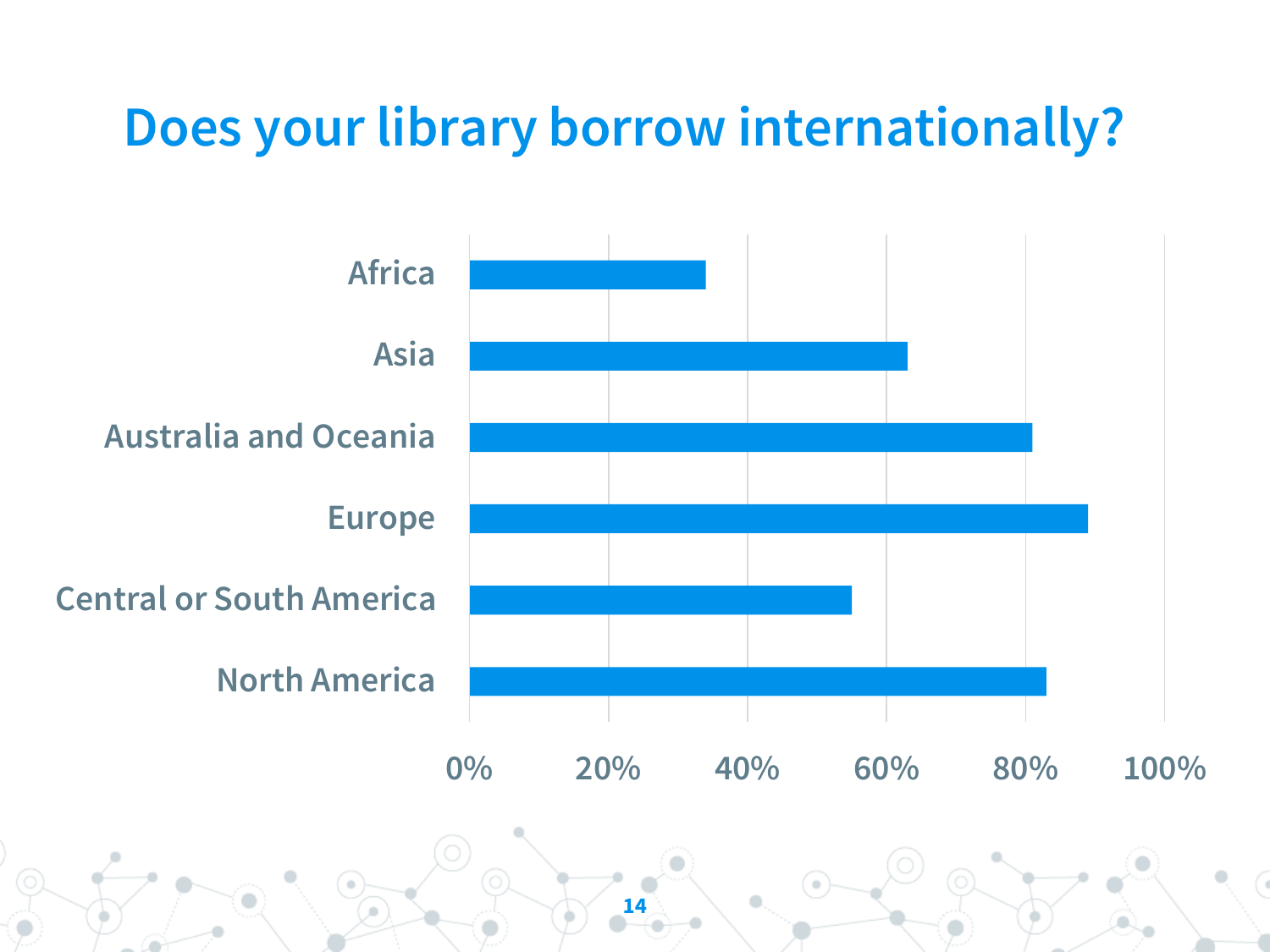#### **Reasons Why Volume has Changed**

#### **Increase**

#### **Decrease**

- **1. Change in users discovering international materials**
- **2. Change in availability of international lenders**
- **1. Alternatives to resource sharing, such as Sci-Hub, #icanhazPDF, etc.**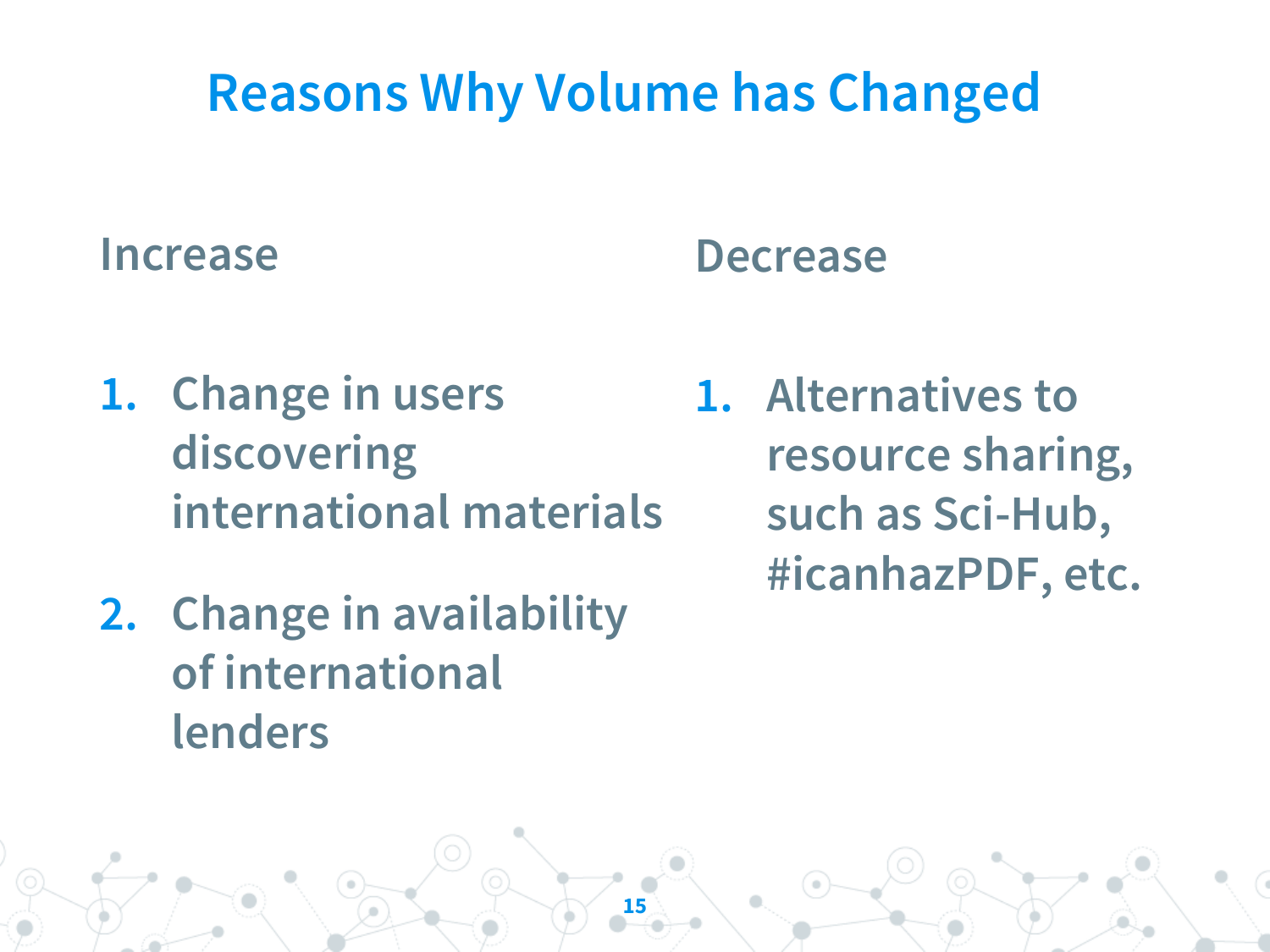#### **From Where Libraries Borrow & Why**

**16**

#### **Top Countries**

#### **Top Reasons**

- **1. Germany**
- **2. United States**
- **3. United Kingdom**
- **4. France**
- **5. Australia**
- **6. Canada**
- **1. Availability of materials**
- **2. Ease of identifying, requesting, and paying for material**
- **3. Reliability of service**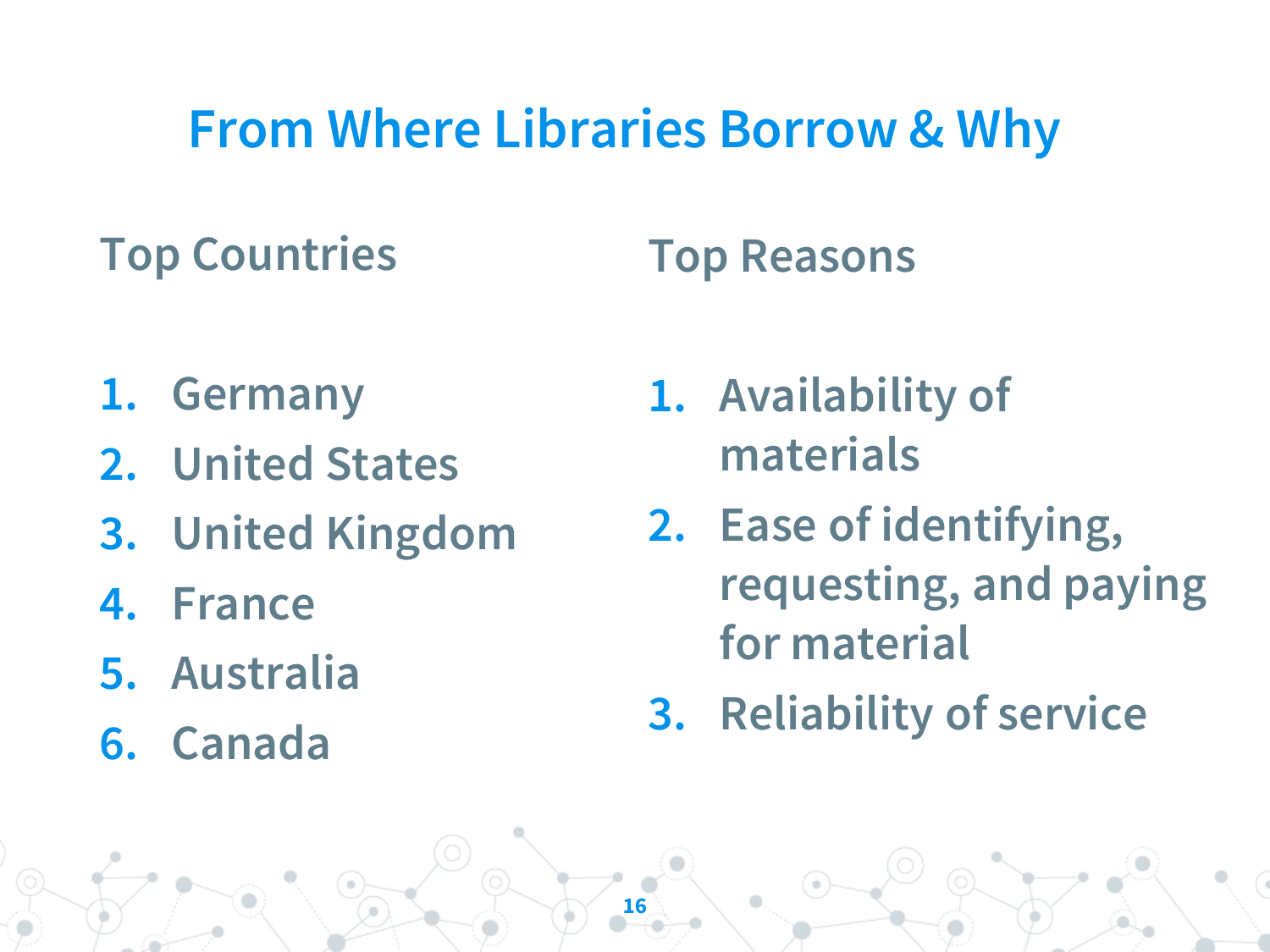#### **Difficult Materials to Borrow from Abroad**

**Books Music scores Microforms Serials Audio media Video media Theses and dissertations Electronic books Rare or older material**

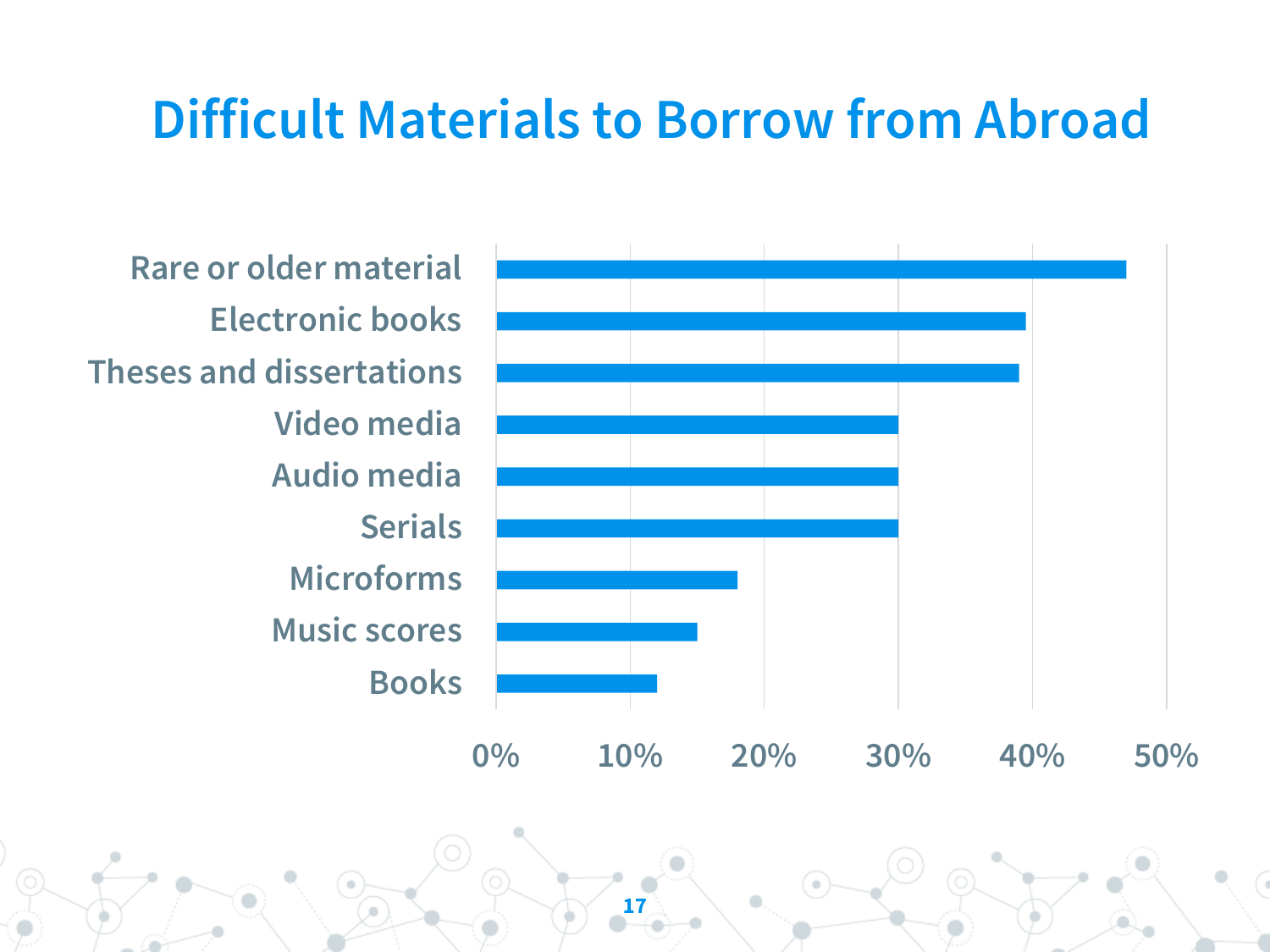## **2019 International ILL Survey Results**

**Lending Overview**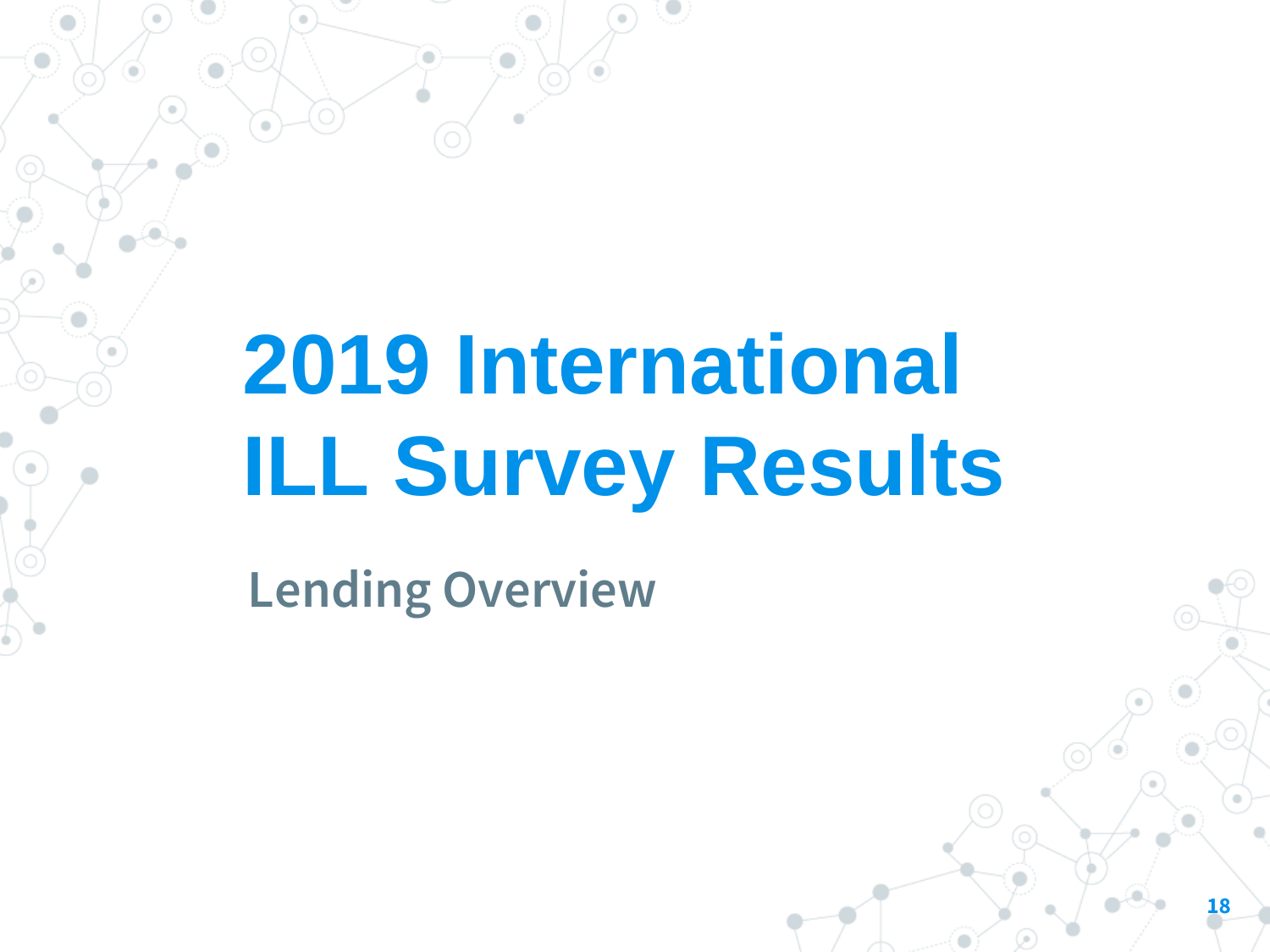## 77% lend internationally **(most both returnables and non-returnables)**

## <100 items per year **Are lent abroad by a majority of respondents**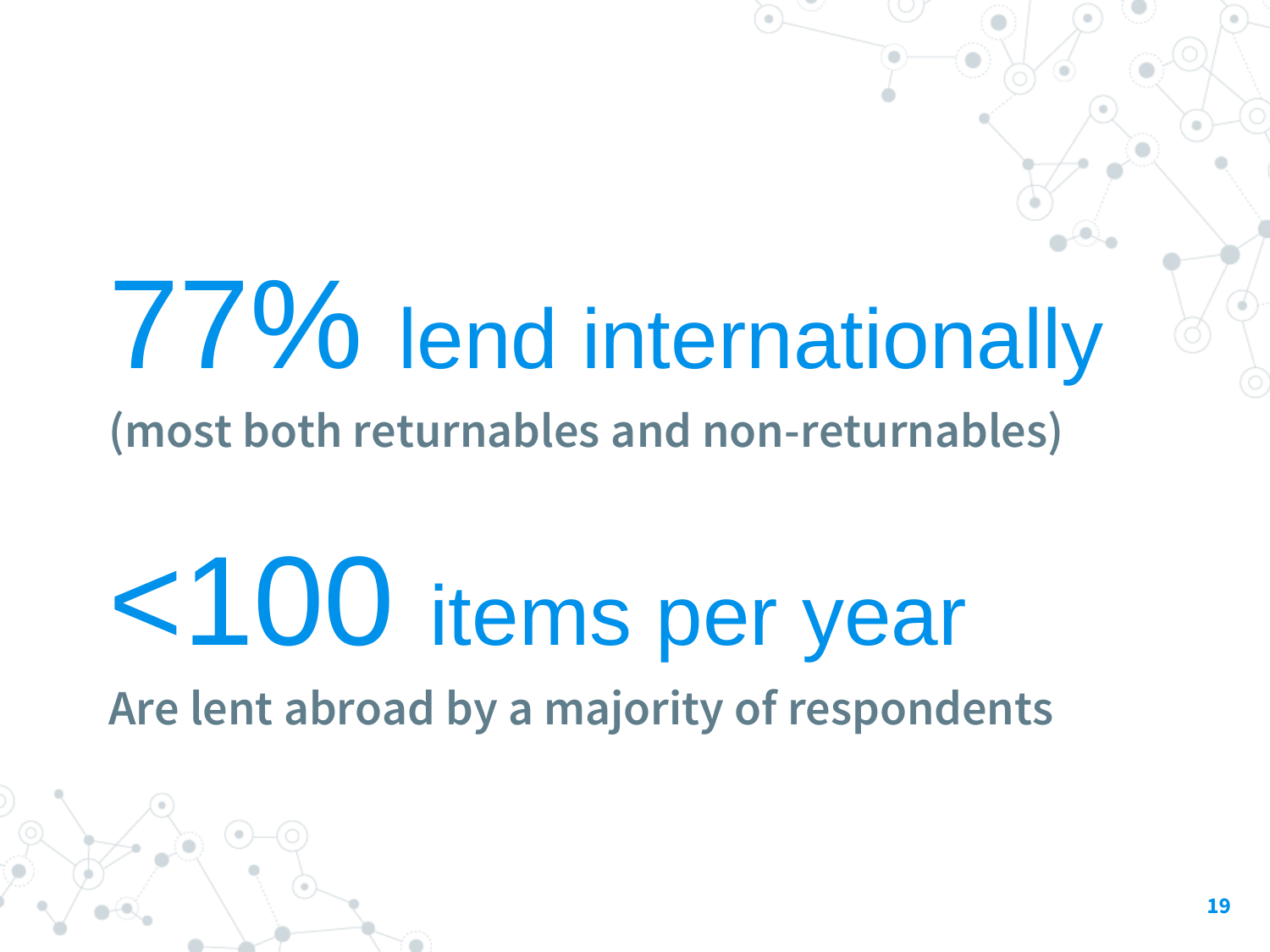#### **Does your library lend internationally?**

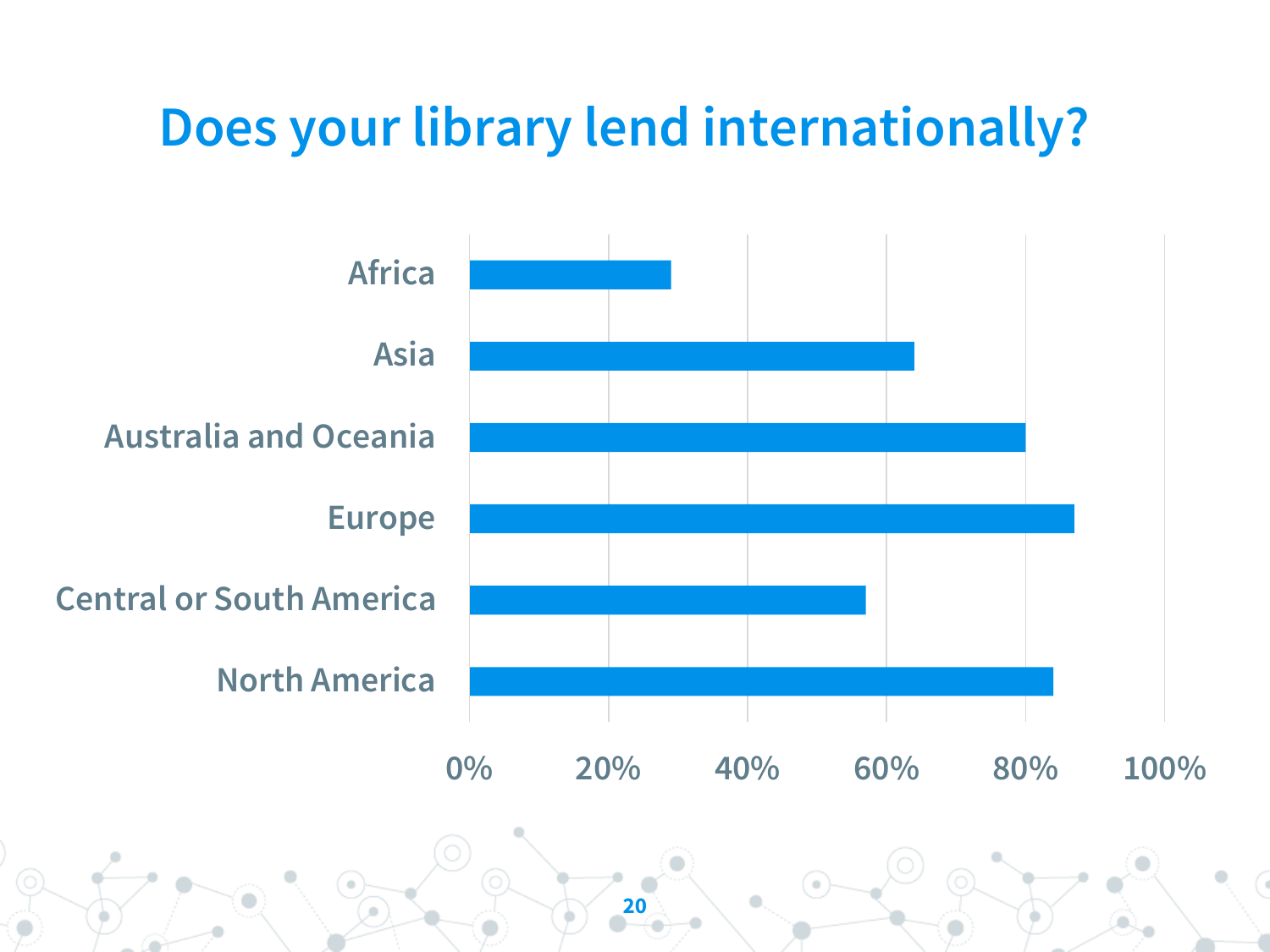#### **Reasons Why Volume has Changed**

**Increase**

#### **Decrease**

- **1. Change in availability of holdings info.**
- **1. Change in availability of holdings info.**
- **2. Change in local policies 2. Change in licensing terms**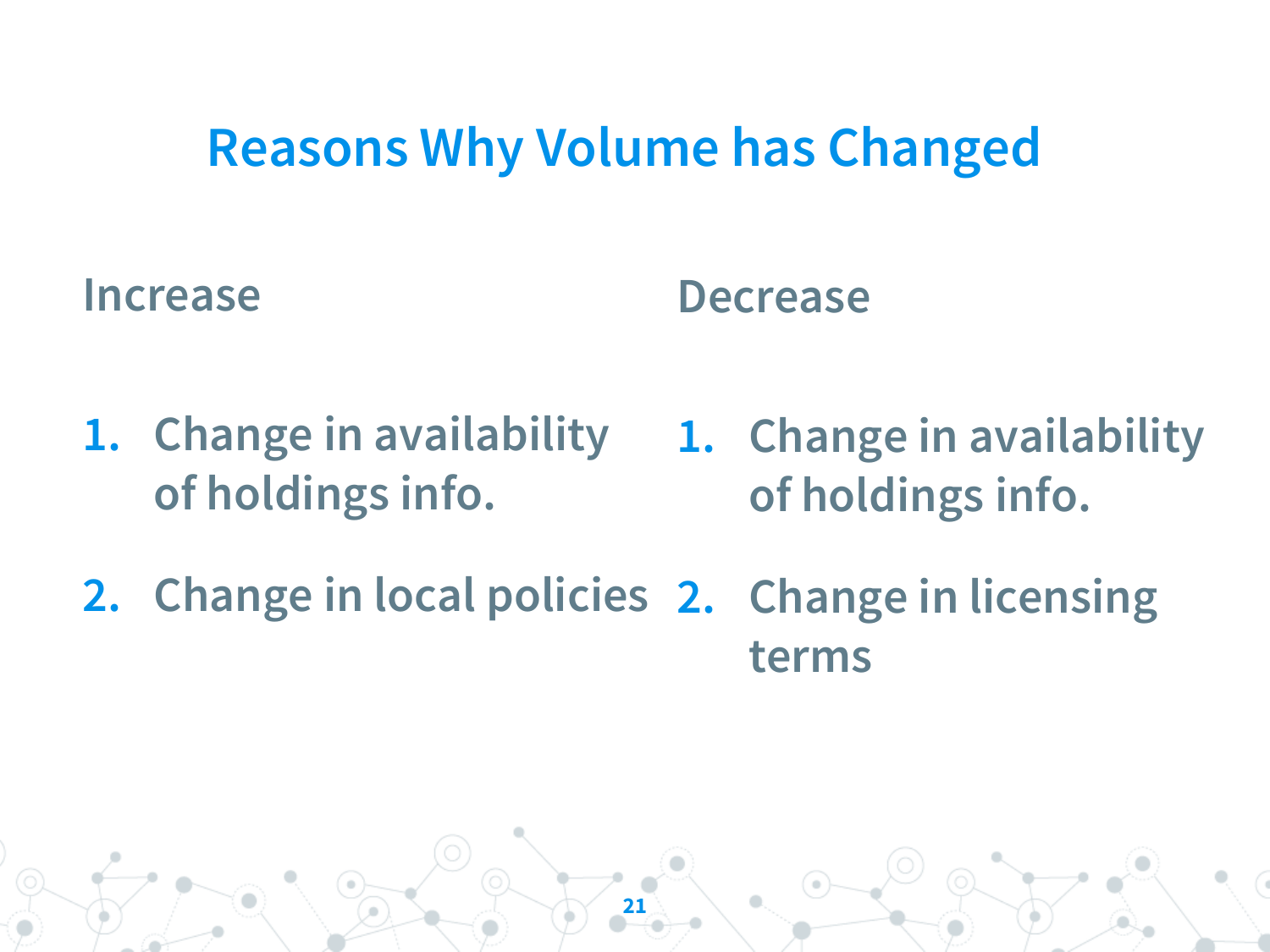# 84% deliver electronically

**Less common in Asia (62%) and Europe (74%)**

# 40% copyright as barrier

**Especially in Asia (76%), Africa (63%), and Europe (53%)** 

# 55% licensing as barrier

**Especially in Australia (82%), Asia (76%), and Africa (75%)**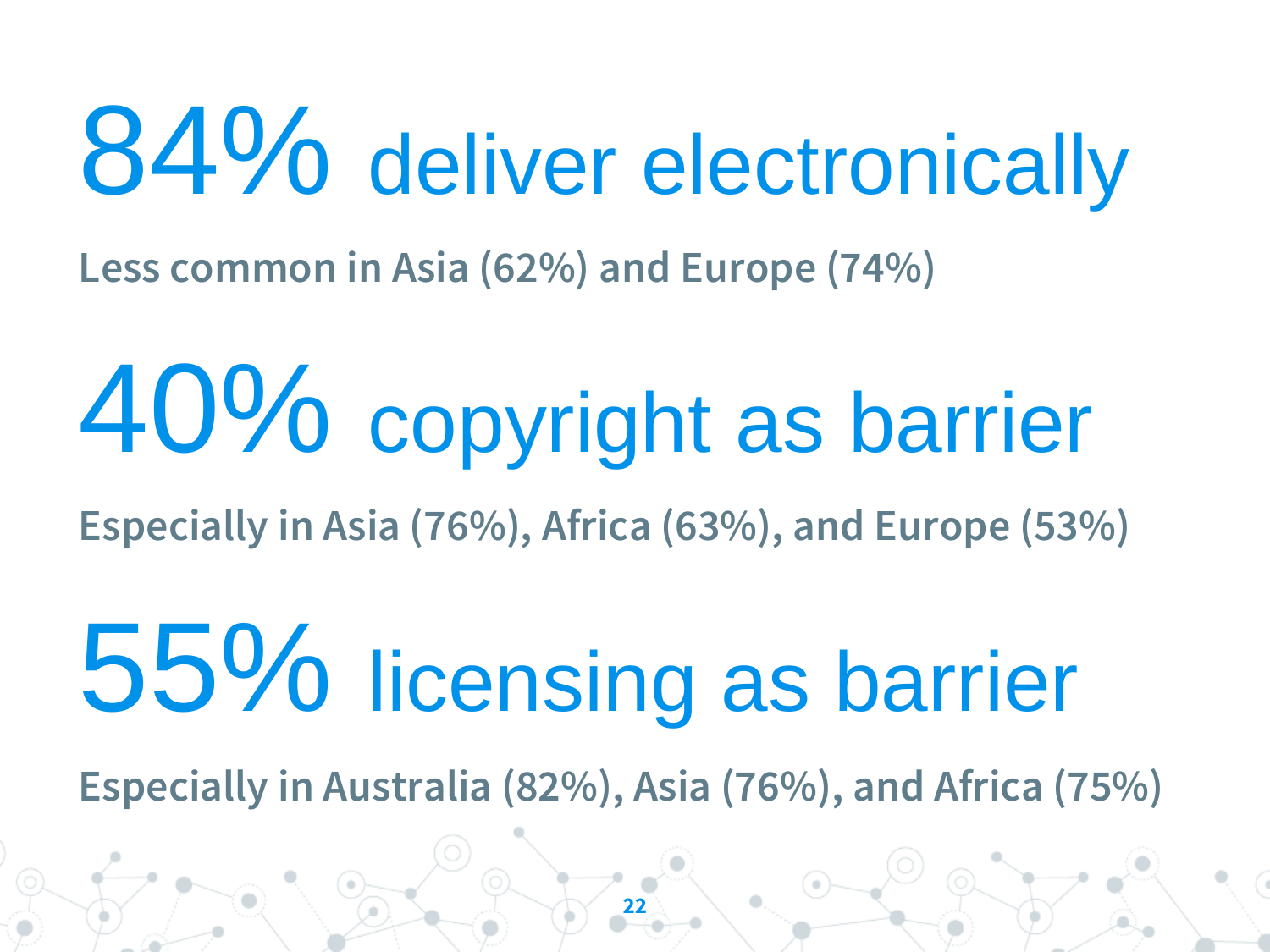#### **Most Popular Methods**

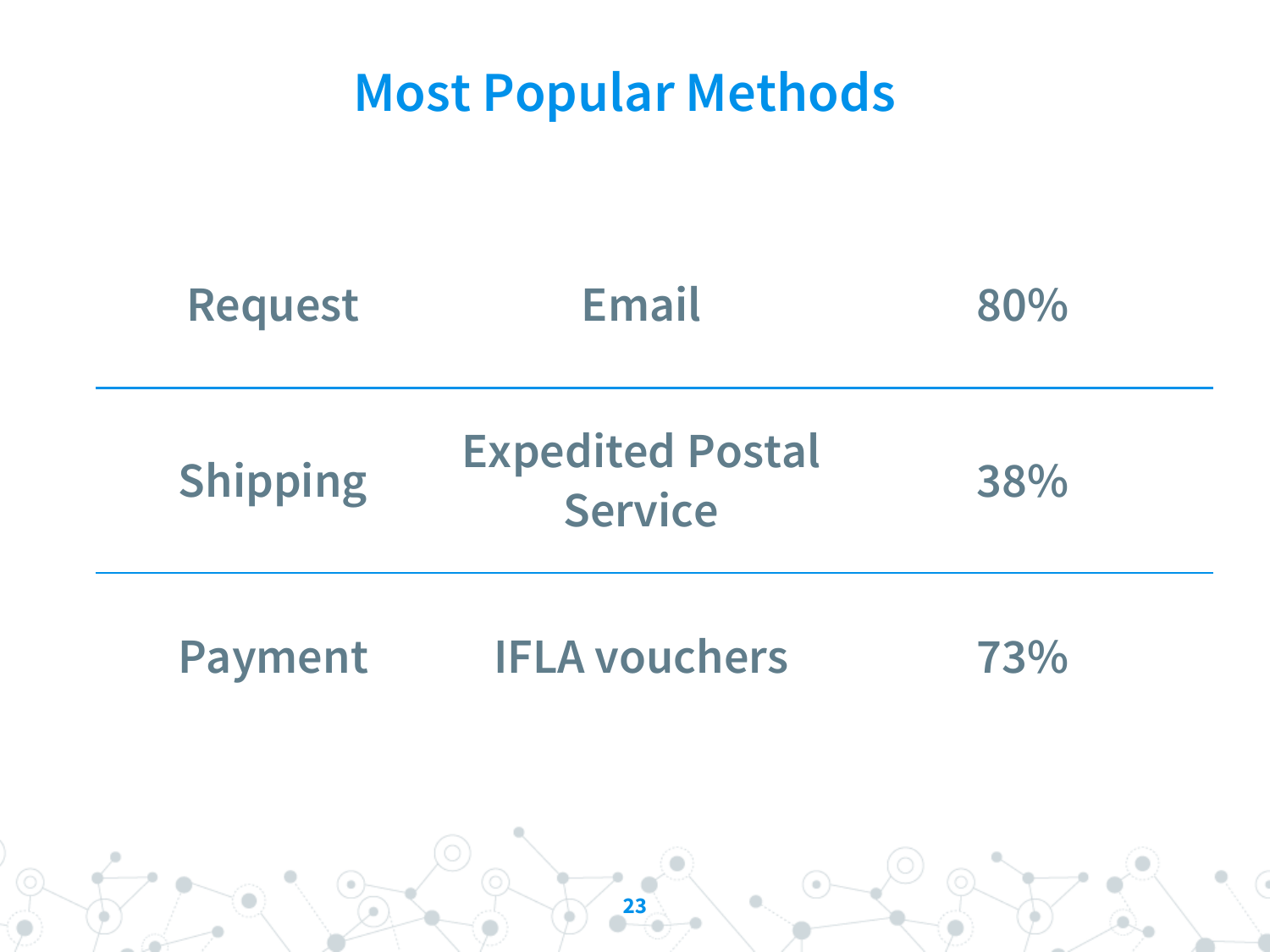## **Notable Changes and Trends**

**2011-2019**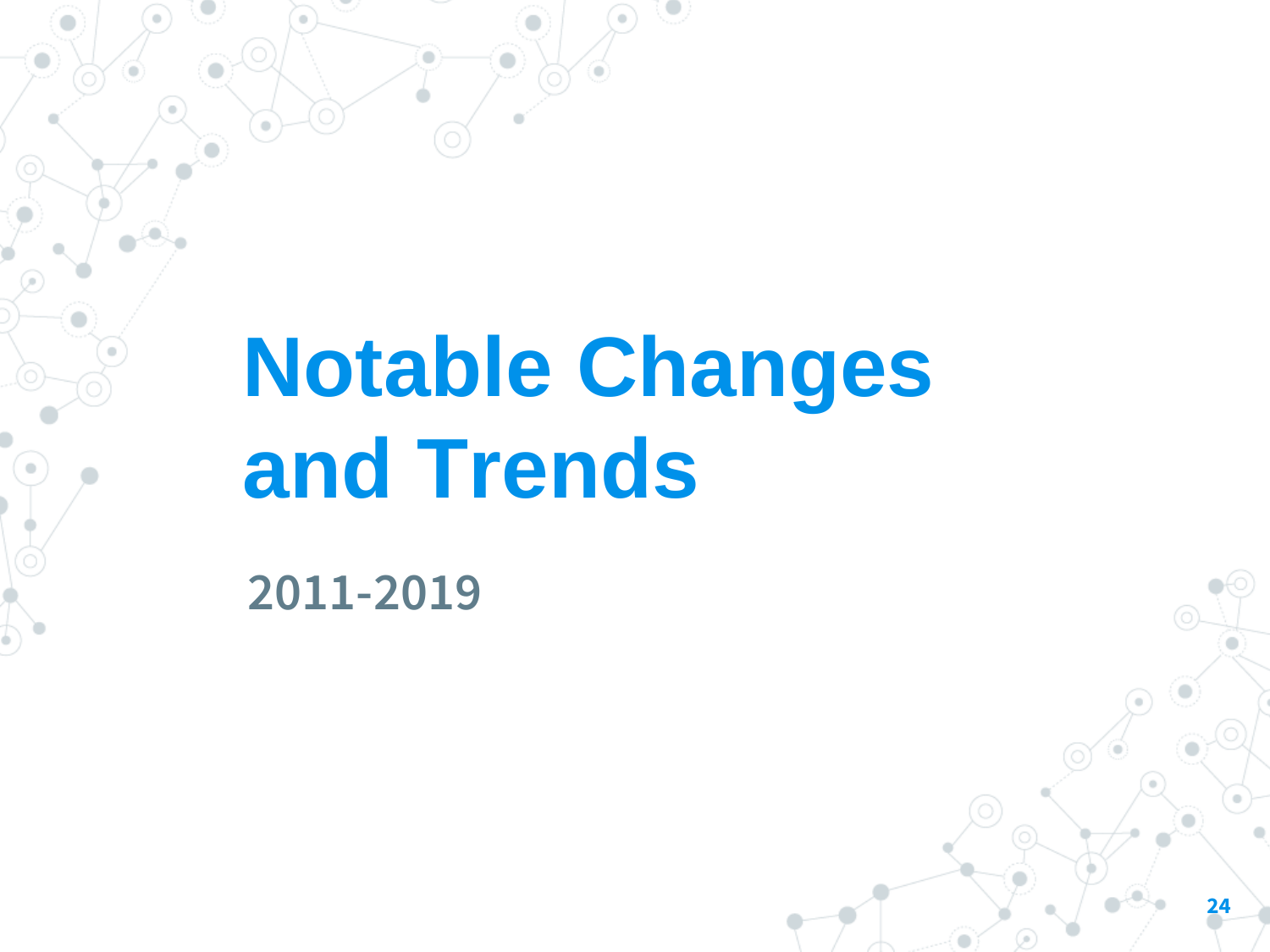#### **Request methods used by international lenders, 2011-2019**



**2011 2015 2019**

**25**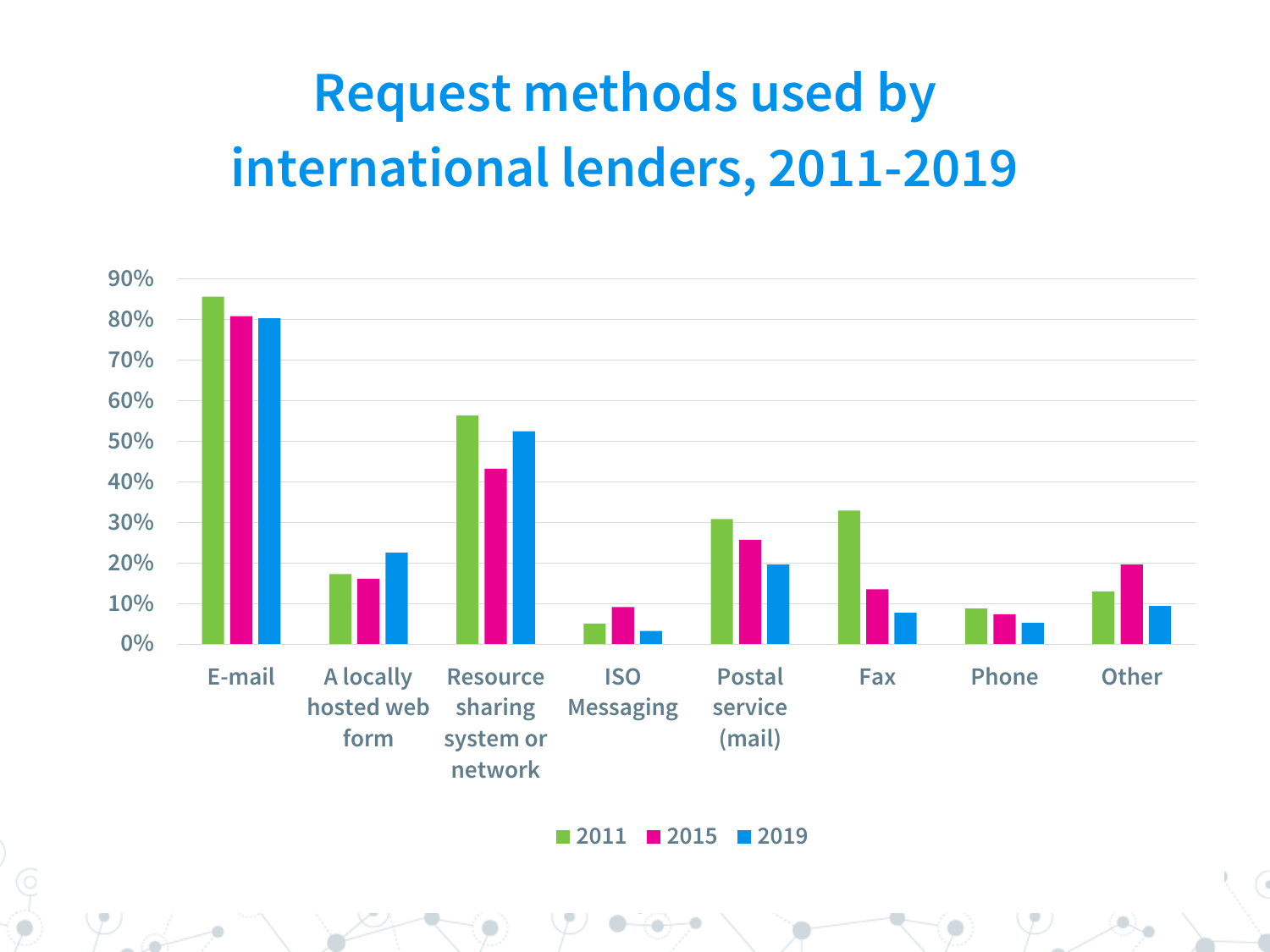#### **Payment methods accepted by international lenders, 2011-2019**

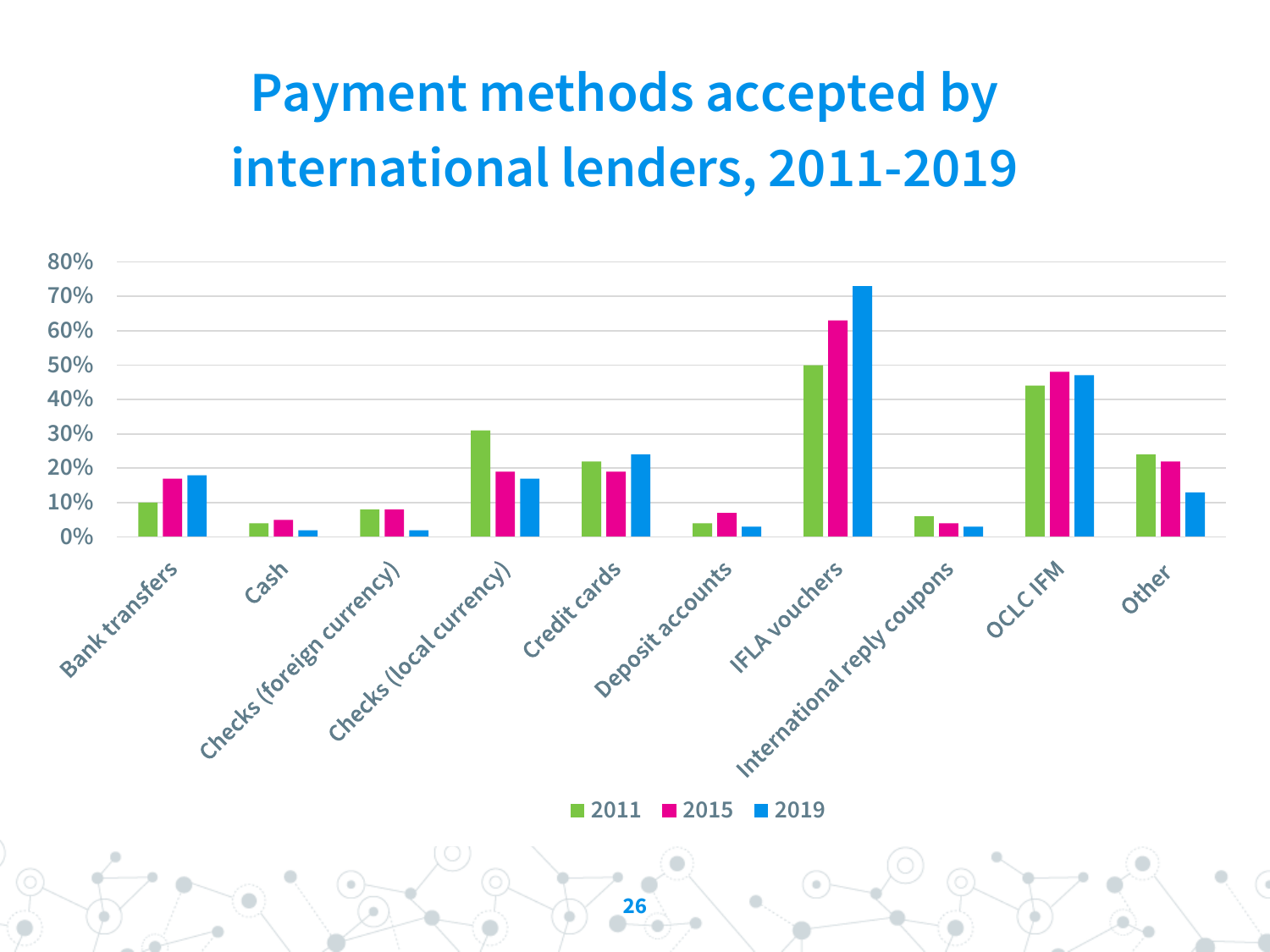#### **Primary international returnable delivery methods used by international lenders, 2011-2019**

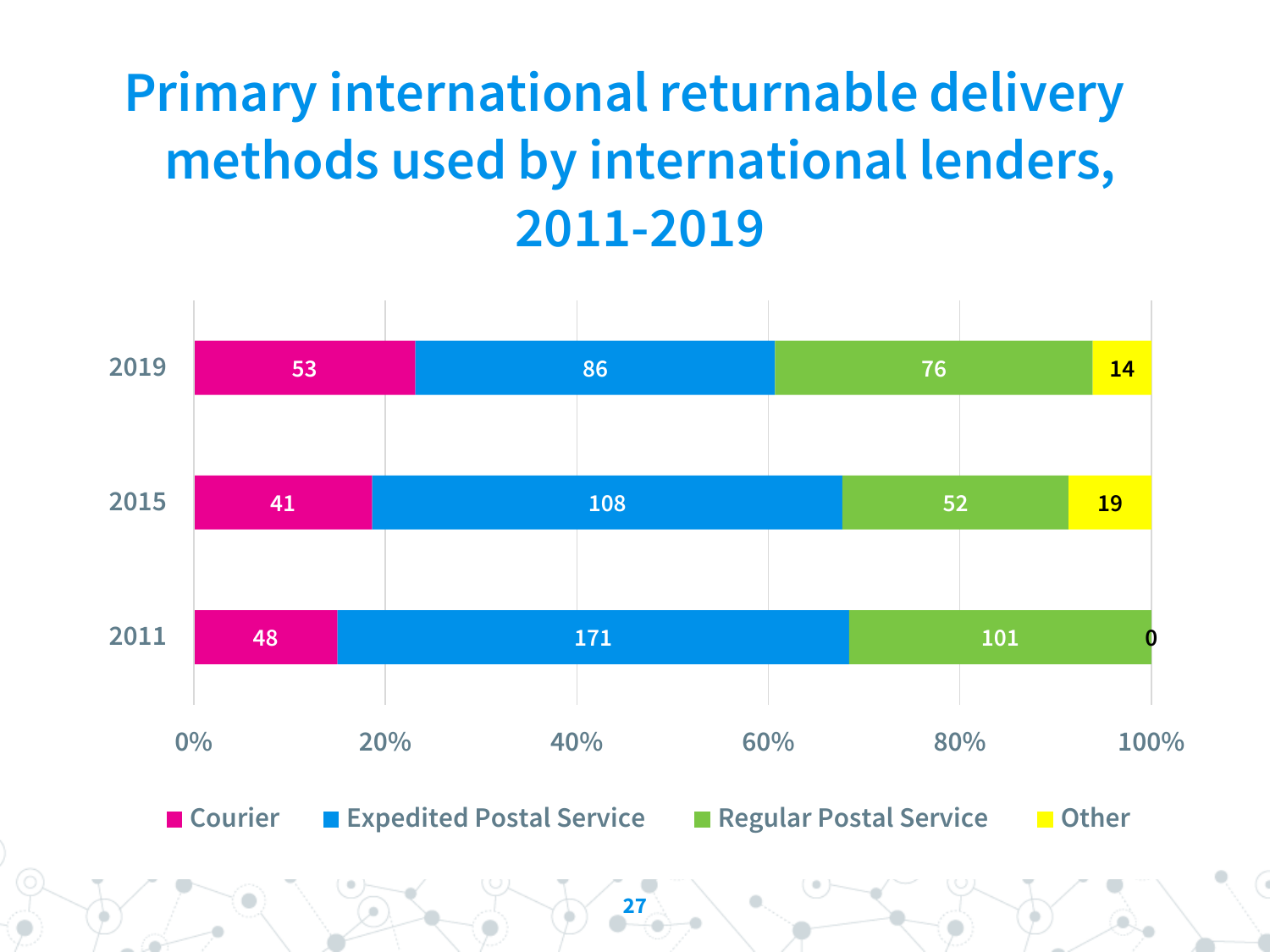#### **Copyright or licensing restriction as barrier to international ILL, 2011**



#### **Copyright restriction as barrier to international ILL, 2019**



**28**

#### **Copyright or licensing restriction as barrier to international ILL, 2015**



#### **Licensing restriction as barrier to international ILL, 2019**

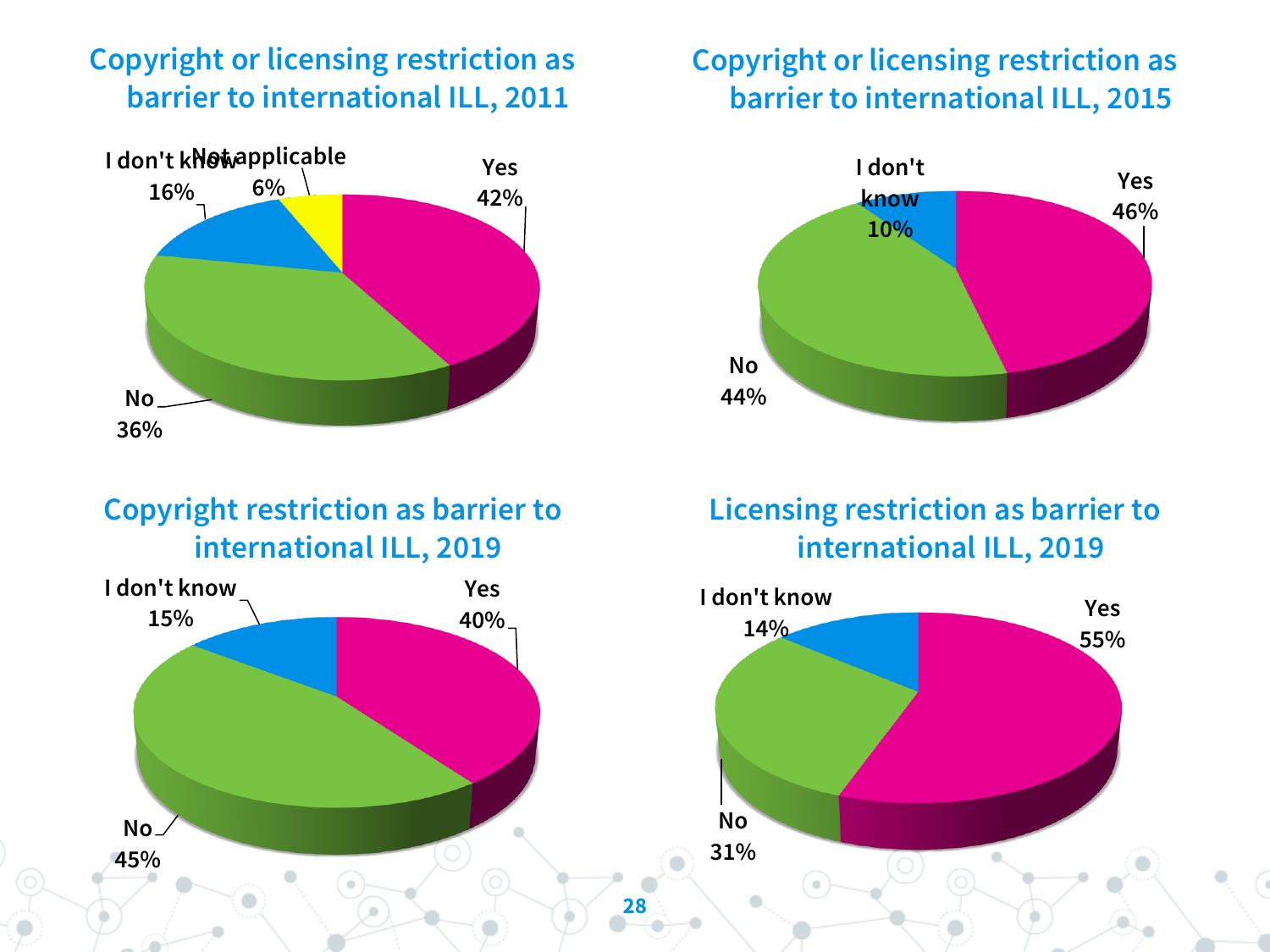**Challenges and Strategies to Overcome**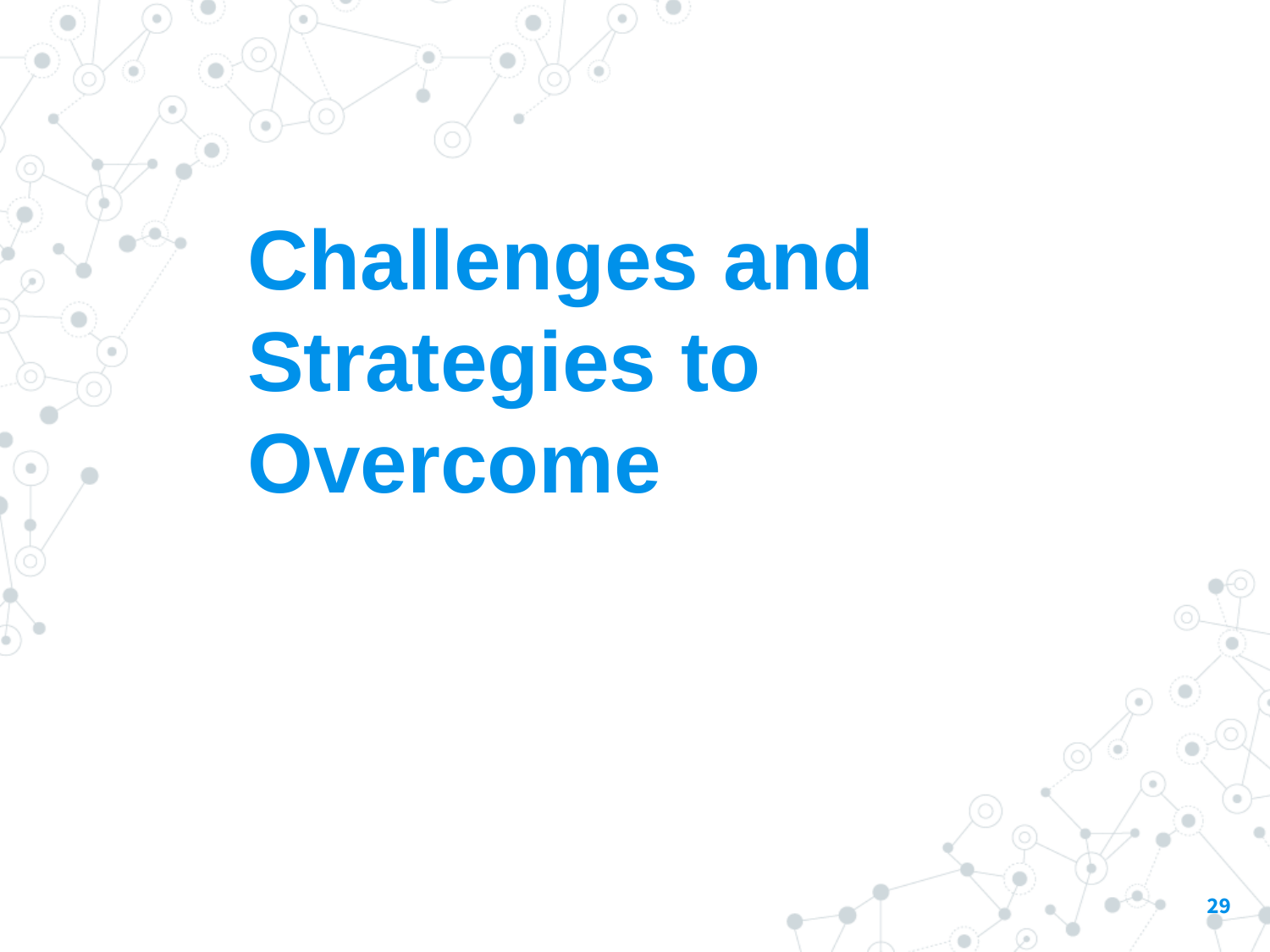## **Discovery**

**Desired:**

- ◎ **Shared global catalog**
- ◎ **More international holdings in WorldCat**



#### **Alternatives:**

- ◎ **Search across linked national catalogs**
- **Expose content of catalogs to Google**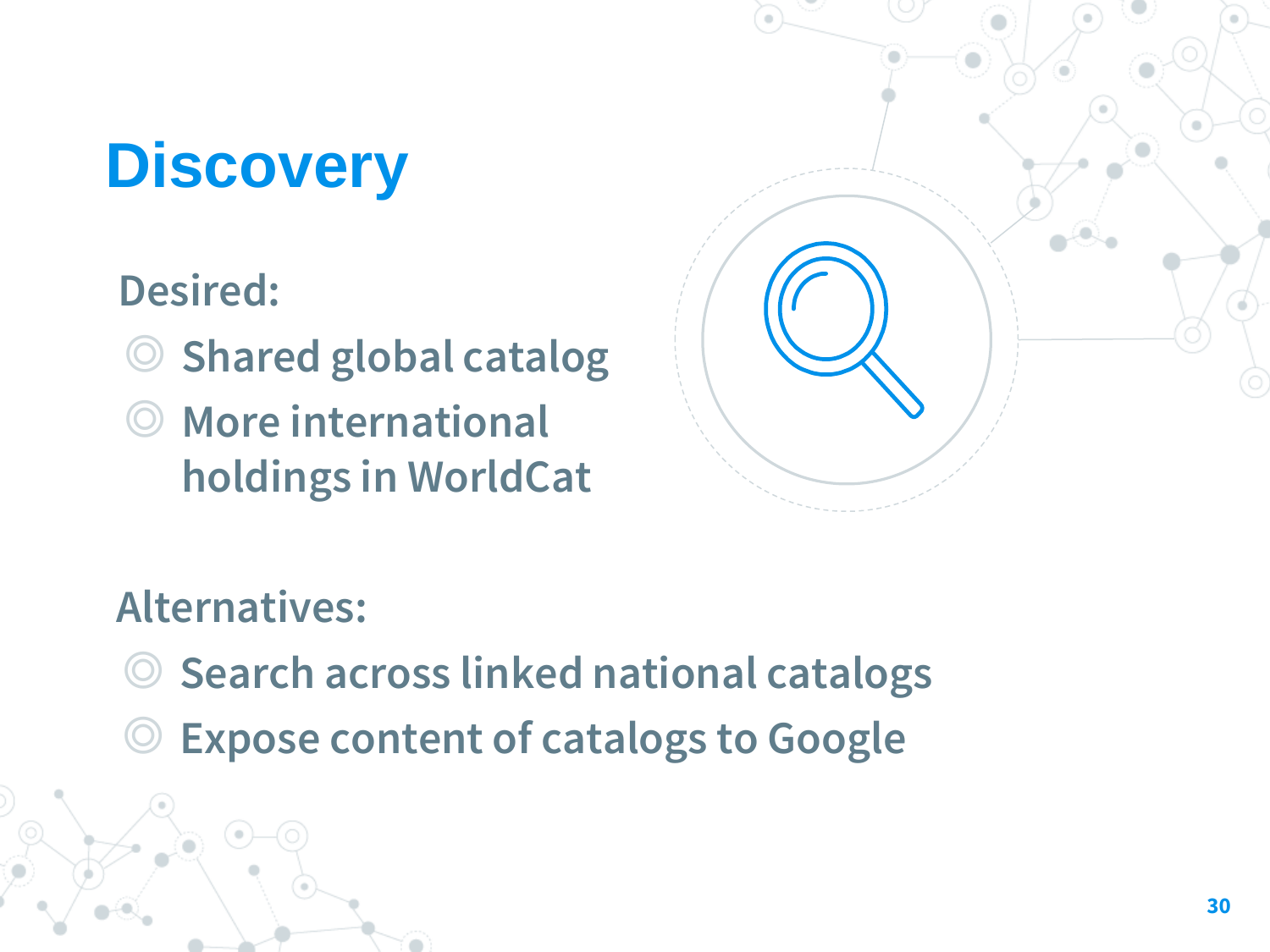## **Placing Requests**

#### **Suggestions:**

- ◎ **Adopt WorldShareILL**
- ◎ **Accept Email requests**
- ◎ **"New hosted requesting system"**

**Alternative: Fuller adoption of ISO 18626 Project ReShare ([https://projectreshare.org\)](https://projectreshare.org/)**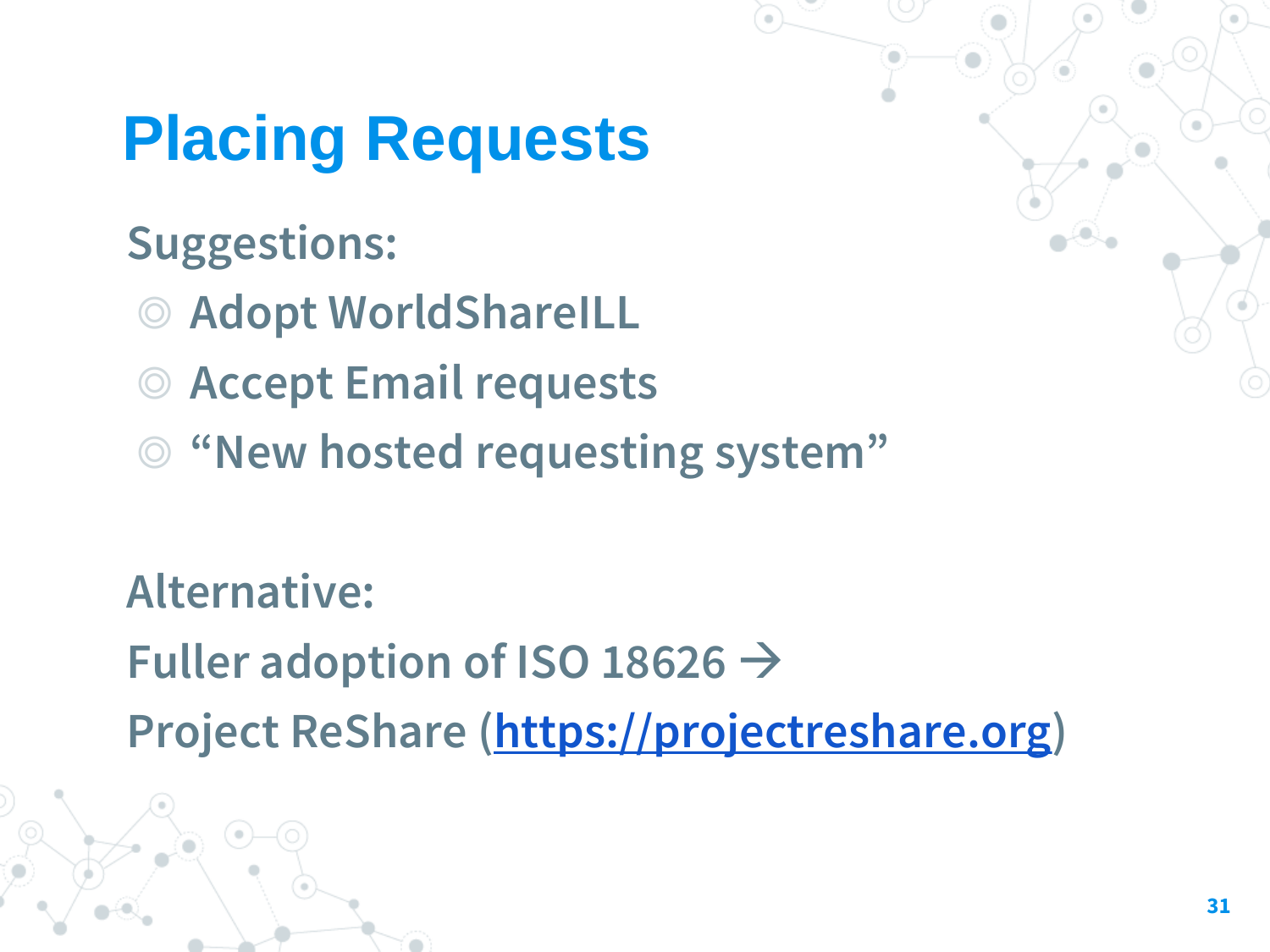### **Fulfillment**

**Fears of loss and damage:** 

- **Digitization on demand**
- ◎ **Controlled digital lending**

#### **Speed & Shipping Difficulties:**

- ◎ **Electronic delivery (wherever possible)**
- ◎ **Courier shipping**
- ◎ **Customs Clearance**

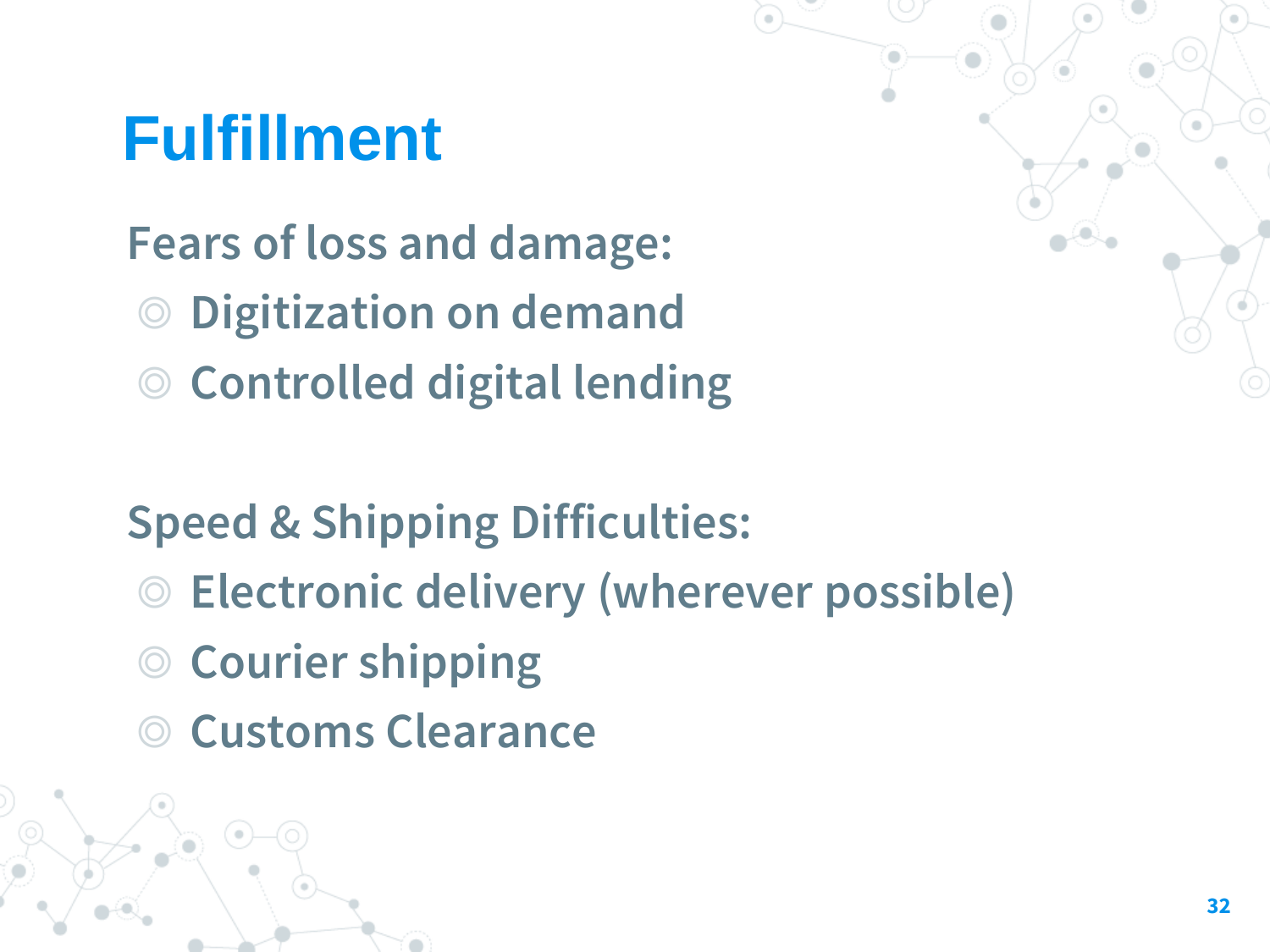

### **What would make international ILL easier for your library?**

**"an internationally known and accepted symbol, note, or sticker that declares parcels containing library books"** 

**1 of 19 responses related to clearing customs**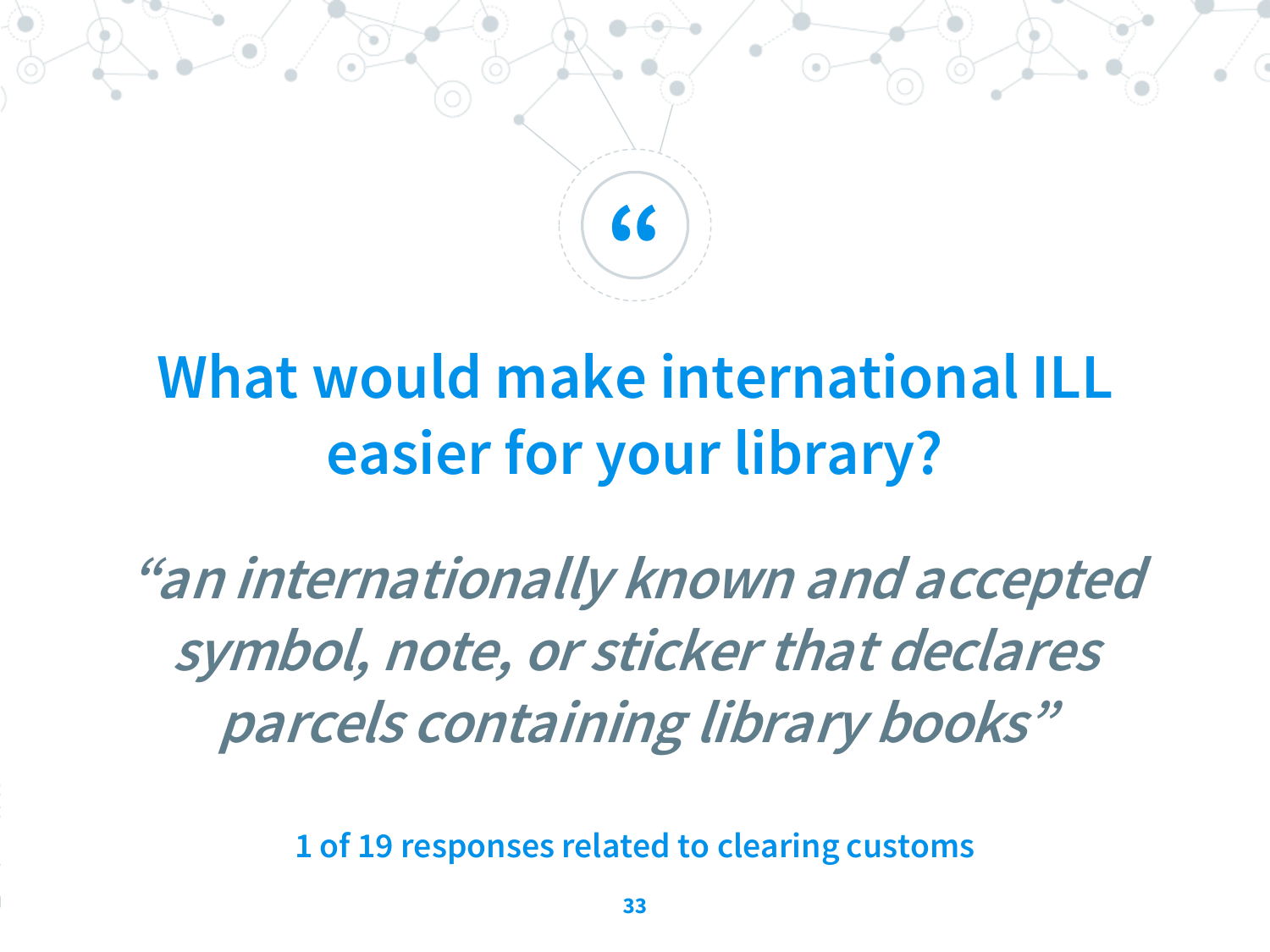## **Copyright & Licensing**

**Education & Advocacy Needed**

- ◎ **18 countries with inconsistent responses to "Do copyright restrictions prevent your library from supplying non-returnables to international borrowers?"**
- ◎ **14-15% of respondents did not know if copyright law and licensing prevented them from supplying non-returnables abroad.**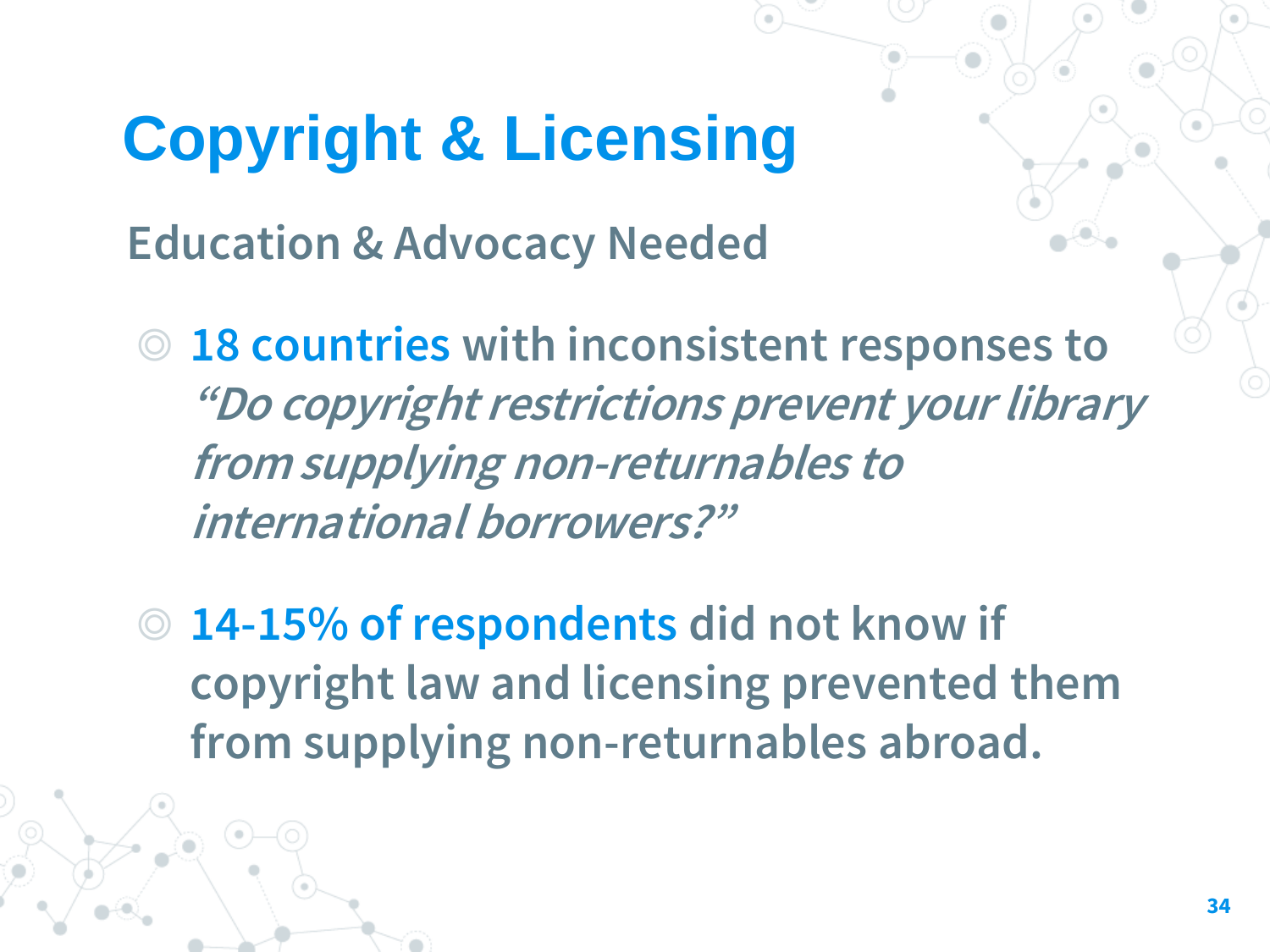### **Payment**

**93% of respondents who lend abroad charge for this service**

**70% would use electronic IFLA vouchers (if they existed)**

**Do Not Use IFLA, Would Use Electronic 10%**

**Do Not Use IFLA,** 

**Would Not Use** 

**Electronic**

**19%**

**Use IFLA, Would Not Use Electronic 11%**

**Use IFLA, Would Use Electronic 60%**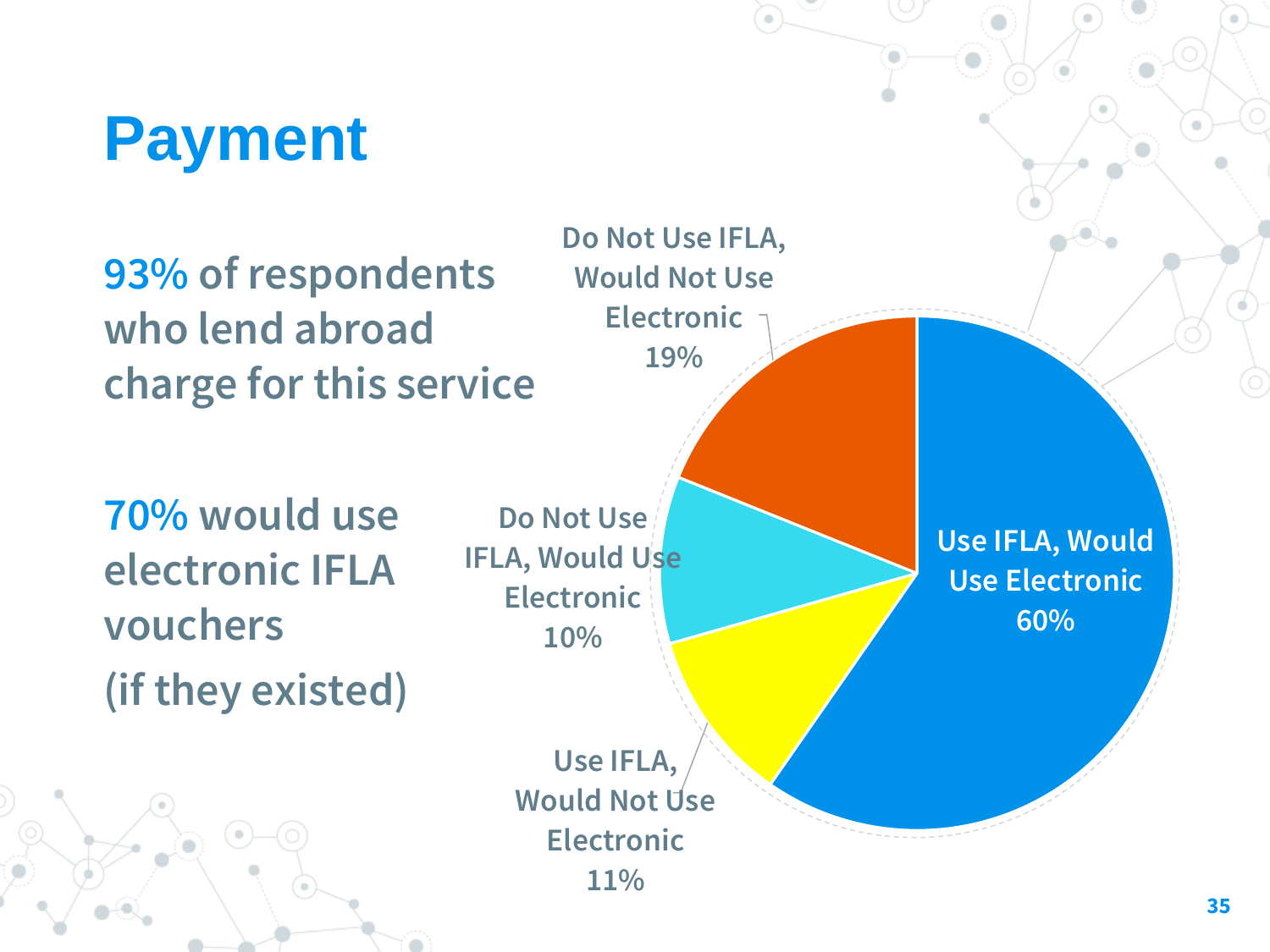## **Discovery Delivery**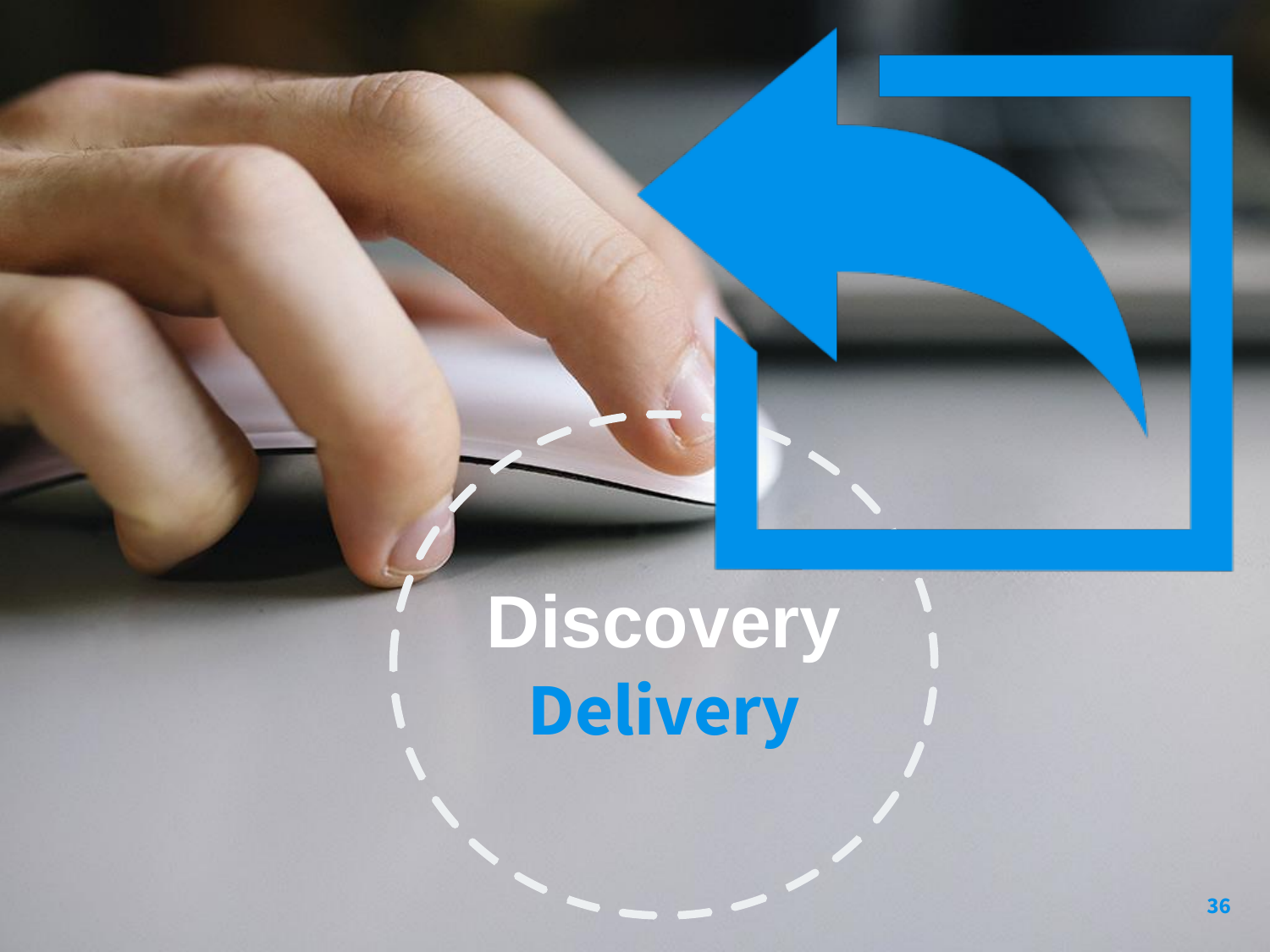**Solutions require us to:**

**Partner Advocate**

**At all levels: Local, Consortial, National, International**